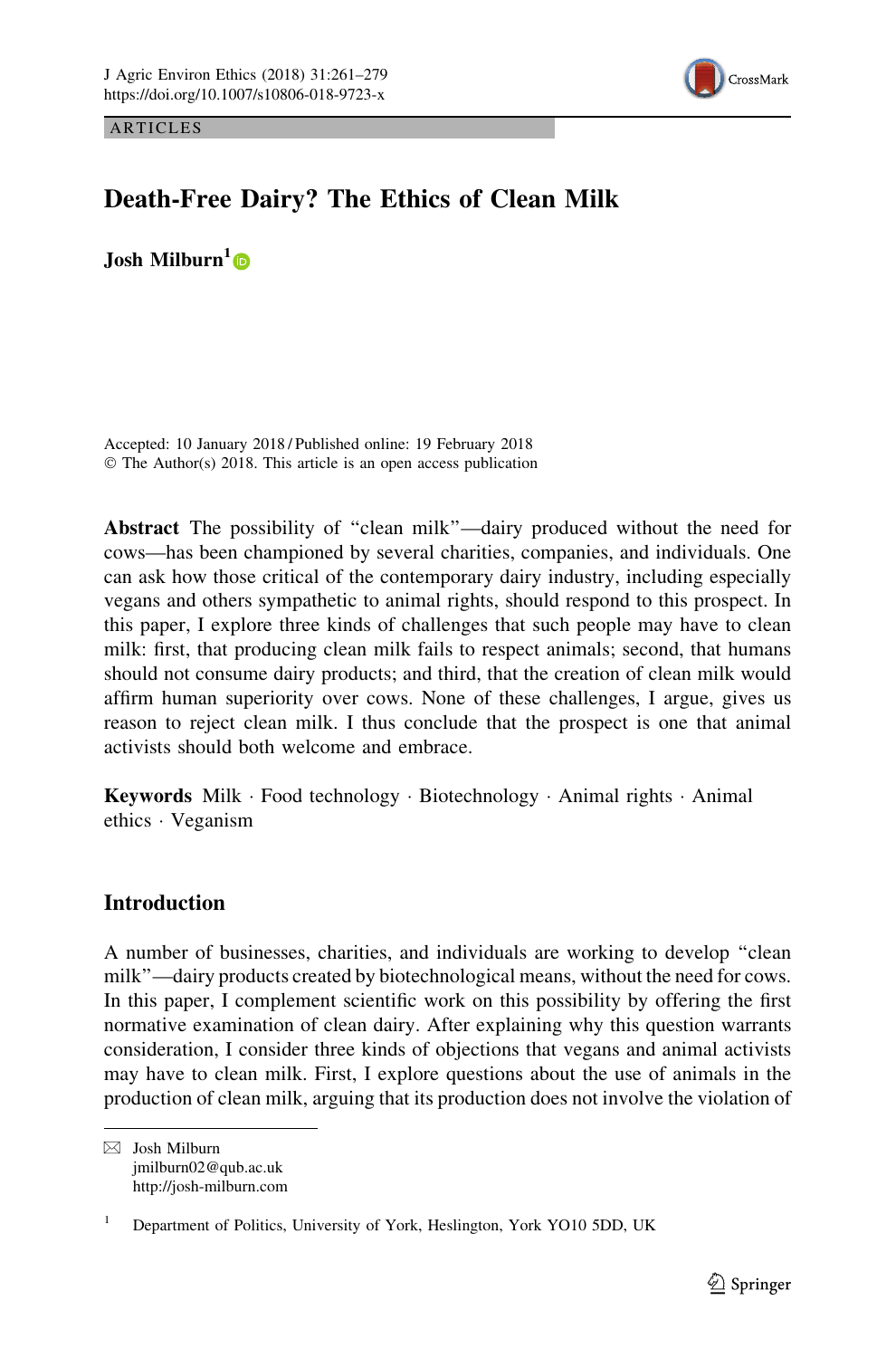animals' rights. Second, I explore the claim that humans should not consume milk, arguing that there is nothing *inherently* wrong with eating and drinking dairy products, assuming that they are acquired in respectful ways. Third, I challenge the claim that producing cows' milk, but not human breastmilk, through biotechnological means affirms human superiority over cows, and indicate that we actually have good reason to develop biotechnological means to produce human breastmilk. I close by exploring what it would mean for vegans to support clean milk. My conclusion, to anticipate, is that clean milk is something that animal ethicists and activists should embrace; it is a product about which they should have few, if any, ethical qualms.

Animal ethicists have made no secret of their concerns about the dairy industry.<sup>1</sup> Such challenges arise primarily from concern about harms to animals, $<sup>2</sup>$  though</sup> animal ethicists, environmental ethicists, and others also raise various anthropocentric challenges to the industry.<sup>3</sup> My own sympathies in this debate lie with approaches to animal rights framed within liberal political philosophy, and especially with those approaches utilising interest-based rights (e.g., Cochrane [2012;](#page-17-0) Donaldson and Kymlicka [2011;](#page-17-0) Garner [2013](#page-17-0)). Like many other approaches in animal ethics, this perspective subjects the dairy industry to serious moral censure; more than this, however, it will likely frame the industry's practices as deeply unjust. Arguing for these claims is not my present aim. Instead, I seek to show that even those already highly critical of the contemporary dairy industry—whether for

<sup>&</sup>lt;sup>1</sup> Welfarists (e.g., Singer [1995\)](#page-18-0) argue that dairy cows live lives of suffering, including both physical pain (caused by the likes of mastitis, a painful inflammation of the udders) and emotional distress induced by, among other things, the separation of cow and calf. ''Excess'' calves, unneeded for milk, are killed or used for veal; the associated industry has been a recurring target for welfarists, who characterise is as particularly problematic. Proponents of animal rights (e.g., Francione [2007](#page-17-0); Regan [2004\)](#page-18-0), in addition to raising concerns about animal suffering, challenge the slaughter of dairy cows at the end of their optimally productive life (around a quarter of their ''natural'' lifespan), perhaps also raising concerns about cows' confinement, use, and status as property. Marxians (e.g. Stuart et al. [2013](#page-18-0)), meanwhile, characterise the dairy industry as alienating cows from their products, productive activities, species being and other beings, while critical feminists challenge the objectification of cows' reproductive processes and the subversion/abuse of the mother–child relationship (Adams [1990](#page-17-0); Cusack [2013](#page-17-0); Gaard [2013\)](#page-17-0). On such accounts, one simply needs to be a feminist to object to the dairy industry; a recognition that animals are owed duties of justice is not required.

 $2$  I here use *animal* to refer to animals-excluding-human-animals. Though I will talk exclusively about cattle, what I say will apply to other animals actually or hypothetically used for milk production.

<sup>&</sup>lt;sup>3</sup> Dairy, like other forms of animal agriculture, requires substantial land and water use. It is inefficient, with dairy cows often being fed foodstuffs that could be fed directly to humans, or else fed food that has been grown on land that could instead grow food for humans. Similar issues are raised concerning the use of water in dairy production. Perhaps the most problematic environmental impact of dairy comes from greenhouse-gas emissions, which contribute to global warming. A report from the Food and Agricultural Organization of the United Nations found that global milk production contributed 2.7% of anthropogenic greenhouse-gas emissions in 2007, while the inclusion of the raising of surplus calves for meat upped the total contribution to 4% (Gerber et al. [2010\)](#page-17-0). This suggests that a reduction in dairy consumption or changes to the dairy industry could play a part in limiting states' contributions to harmful global warming. Another anthropocentric challenge to the dairy industry concerns public health: not simply the effect of dairy on individuals, but the public health risks posed by pollution, zoonoses, and heavy use of antibiotics, which leads to antibiotic-resistant ''superbugs''. These are foreseeable (likely inevitable) consequences of the intensive confinement of so many animals. For more on the environmental impacts of animal agriculture, see Steinfeld et al. ([2006\)](#page-18-0). For more on the public health impacts of animal agriculture, including the environmental impacts, see Deckers ([2016\)](#page-17-0), chap. 1.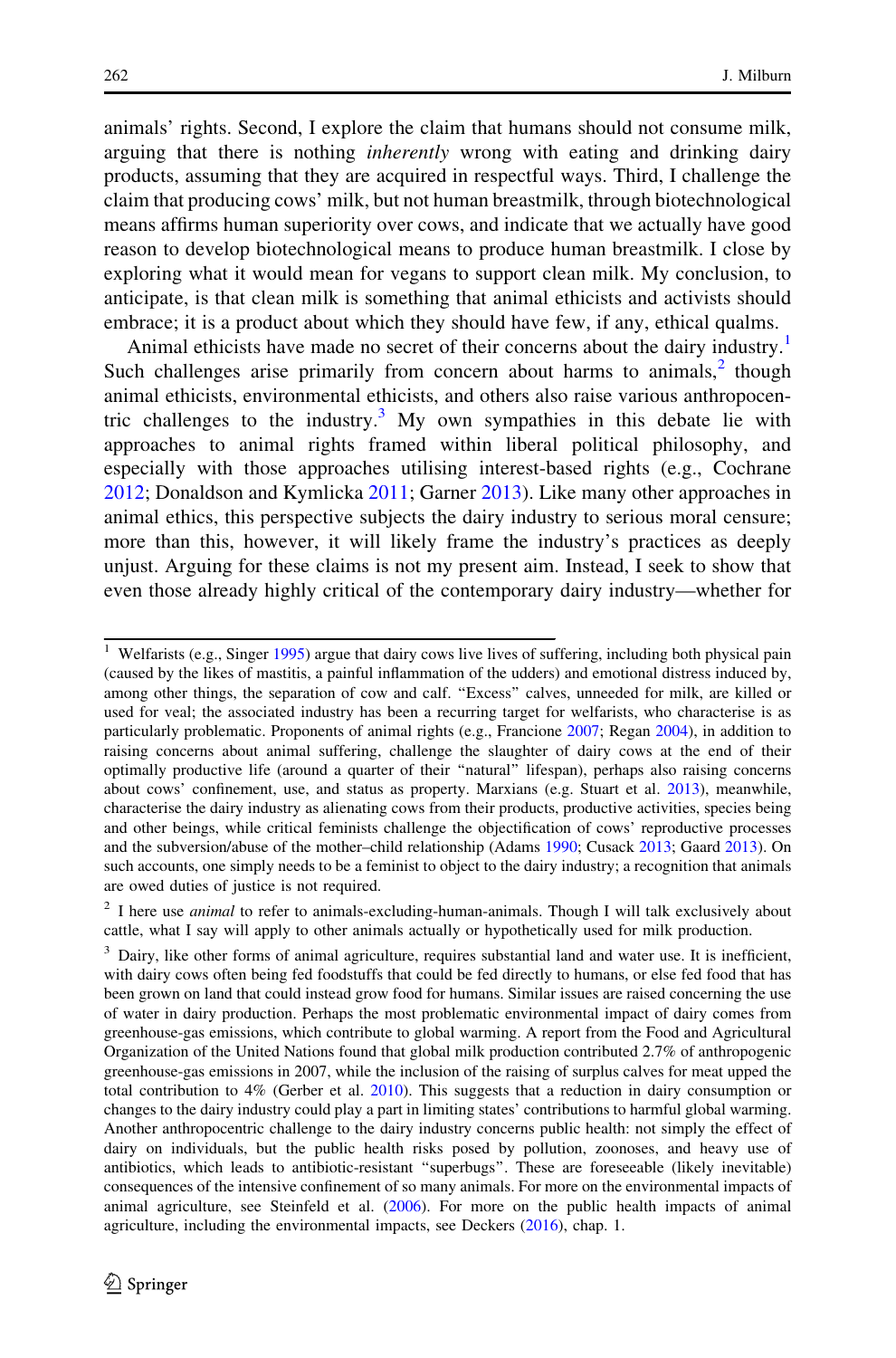reasons grounded in liberal animal rights or otherwise—should be attracted to, and support, the prospect of a clean dairy industry.

Both liberal political philosophy and interest-based rights have been central, prominent features in the recent ''political turn'' in animal ethics (Milligan [2015\)](#page-18-0), and have been characterised as an appropriate means by which to develop an animal-rights-based approach to food (Milburn [2016a](#page-17-0)). In such an approach to food, I have argued [\(2016a,](#page-17-0) 288–291), consideration of alternative ways to source animal products are central; moral and political philosophers need to entertain the possibility of a non-vegan but animal-rights-respecting state. The present exploration can be understood in this context. Nonetheless, my conclusions do not lean heavily on either claims about liberalism or interest-based animal rights, meaning that the arguments of this paper should be amenable to people who are not already predisposed to liberalism and/or animal rights, interest-based or otherwise.

Despite this, it is worth highlighting two features of liberal political philosophy that are particularly helpful for making sense of the following analysis. The first is the difference between the right and the good. We may have moral reasons not to do things that justice permits us to do, meaning that some things that are not morally ideal should, nonetheless, not be banned. The second is the difference between ideal and non-ideal theory. There are many approaches to these methodologies, but I take it that the difference essentially comes down to the question that one is asking.<sup>4</sup> Ideal theory starts with justice, and attempts to design a society that is perfectly just, given (real or counterfactual) hard constraints. Non-ideal theory begins with injustice in a real or imagined state, and offers means to reduce or resolve that injustice. In this sense, I am here engaging in non-ideal theory. I begin with the injustice of the dairy industry in the world today, and seek a way to end this injustice. Vegan individuals, states, and societies provide the obvious answer. But it may be that other alternatives—namely, biotechnological means offered by the prospect of clean dairy—could prove more efficacious.

To be clear, I do not envisage the primary target of this paper to be those theorists who argue that the consumption of "facsimiles" of (certain) animal products may be problematic in-and-of-itself (e.g., Fischer and Ozturk [2017\)](#page-17-0). My primary, much broader, audience is animal ethicists and animal activists generally. It is animal activists to whom I will explicitly appeal later in the paper, and I particularly hope to speak to those grassroots activists who object to clean milk. Speaking anecdotally, I have seen many vegans and animal activists respond in a negative way to the prospect of clean milk, with emotions ranging from suspicion and frustration to horror. Indeed, again speaking anecdotally, this is much the same response that many have to the prospect of clean (that is, in vitro, or lab-grown) meat. It is my intention to demonstrate that clean milk is not something that they should oppose.

There are at least two things that I offer to this group. The first is an explicit decoupling of the ethics of clean milk from the ethics of clean meat; it is, I hold, plausible to support one but not the other. There is a developed literature on the

 $^4$  I defend this view of non-ideal theory, and offer a non-ideal account of justice for animals, in Milburn ([2016c](#page-18-0)). For the most developed published discussion of animals and non-ideal theory, see Garner ([2013\)](#page-17-0).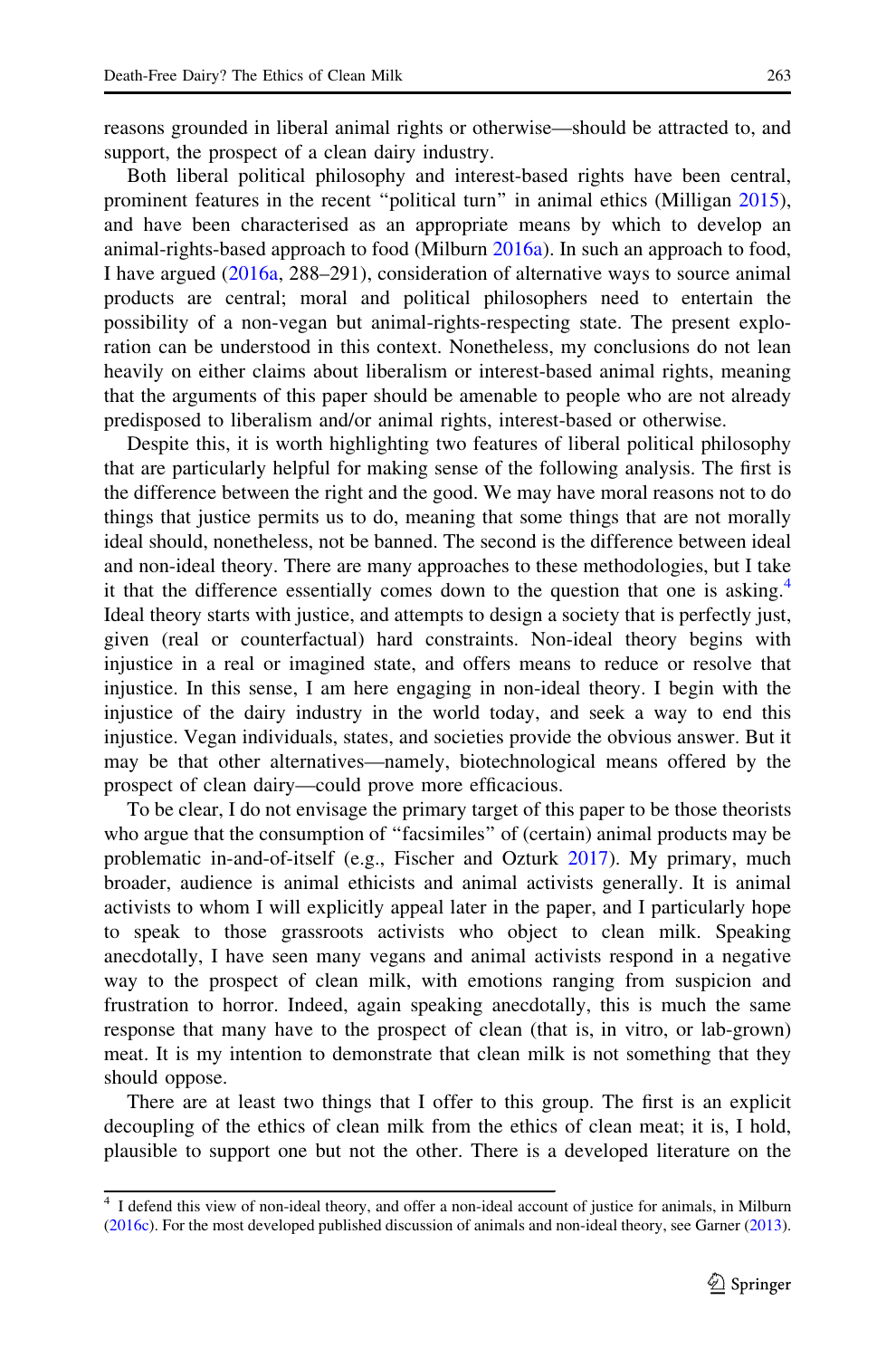ethics of clean meat, but we cannot simply assume that all of the claims made about clean meat straightforwardly apply to clean milk. Second, I will challenge those activists who—implicitly or explicitly—attempt to shift perceptions of milk away from milk-as-food. In a move that may seem contrary to my own vegan commitments, I argue that the consumption and production of milk is not inherently problematic—instead, its problematic nature arises from the practices associated with its production.

Providing clear reasons that activists and academics concerned with animals' rights or welfare should be ready to support clean milk is thus a primary goal of this paper. One might question the purpose of offering a defence of clean milk given that high-profile animal activist groups already endorse clean animal products. This includes both those groups already dedicated to promoting these technologies such as New Harvest and the Good Food Institute—as well as general animal welfare organisations, such as People for the Ethical Treatment of Animals. However, grassroots activists may be unengaged with, or even directly critical of, these organisations, and so it would be a mistake to assume that the organisations' endorsement should serve to repudiate activists' concerns. Nonetheless, this paper can offer something to those already supportive of these goals. This is an appropriate venue to provide a rigorous theoretical *underpinning* for the pro-cleanmilk commitments of these activists/organisations.

However, a wider audience still may find value in the present enquiry. Though I will primarily present concerns from a perspective critical of harm to animals, it is my hope that the exploration will be of value for anyone concerned about the dairy industry, or concerned with the ethics of food technology—including regulatory bodies. Clean milk is a product worthy of serious attention: It is my view that *all* who have concerns about the dairy industry—whether animal advocates (from radical rightists to pragmatist welfarists), environmentalists, public health advocates, or those concerned about the economics of dairy—have reason to offer full support to the development of clean milk. As the benefits of clean dairy become better known, we could see the development of a wide cross-section of society offering support for the production of this foodstuff. This is part of the reason that I envision clean milk as a technological development with genuine radical potential. In this paper, then, I begin the scholarly conversation that would inevitably accompany such widespread support.

### Clean Milk

The California-based start-up company Perfect Day has received a significant amount of press attention for its aim to develop clean milk—indeed, it claims to already be producing the product, which it aims to make commercially available in the near future. Perfect Day was established by Isha Datar—the president of New Harvest, a charitable organisation devoted to the production of cultured (''clean'') animal products—and the biochemists Perumal Gandhi and Ryan Pandya. Unsurprisingly, clean milk has become associated with clean meat, but, in some ways, this is regrettable. Home biohackers have also experimented with creating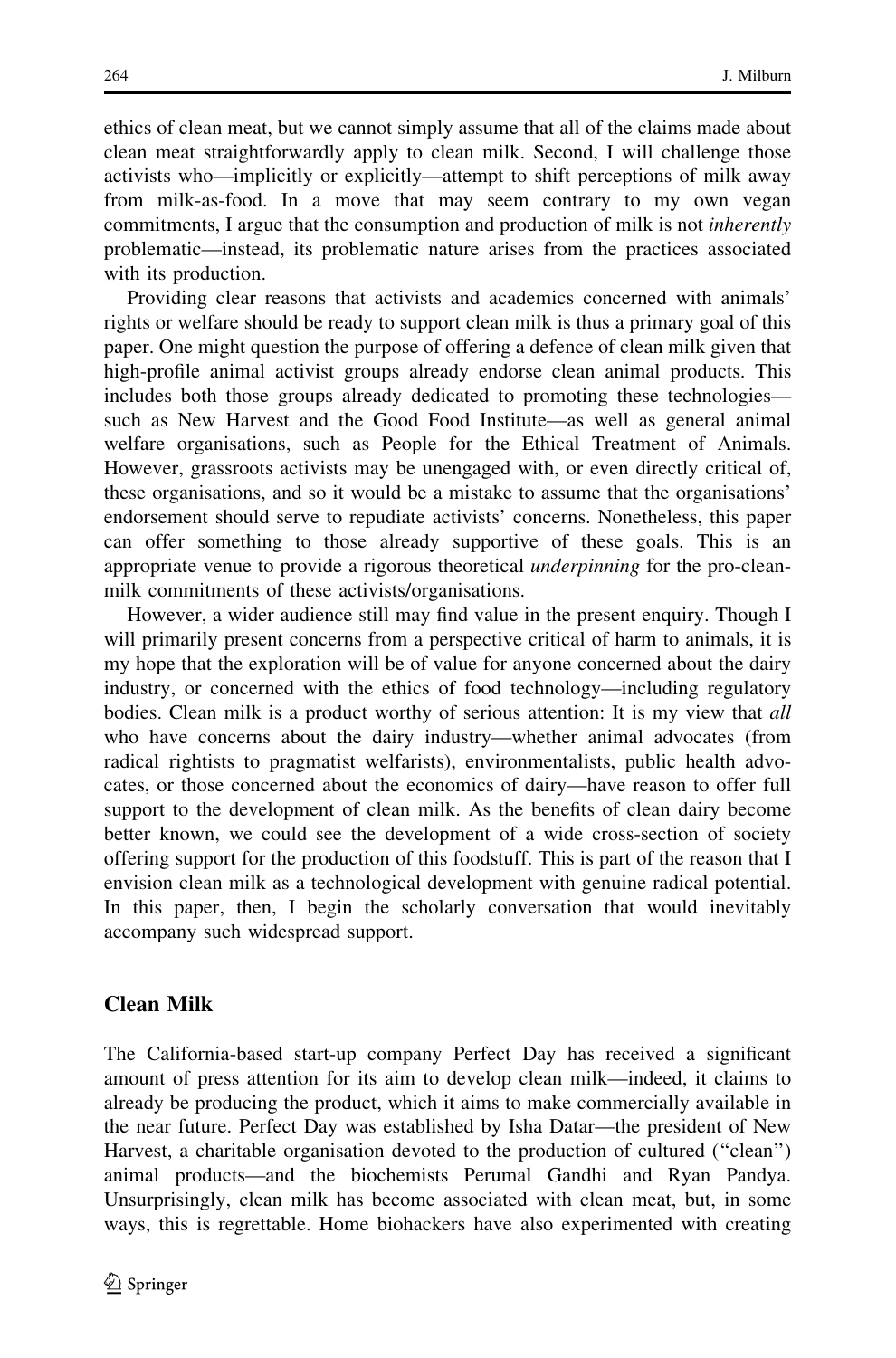dairy without cows, and individuals associated with the California-based hackerspaces BioCurious and Counter Culture Labs have come together to collaborate on the Real Vegan Cheese project, which aims to develop dairy cheese suitable for vegans, and has been offered modest support through crowdfunding. Other groups are likely to arise in time.

To my knowledge, there is no published peer-reviewed research outlining the means by which Perfect Day's clean milk (or any clean milk) is produced, and so any explanation of the method must be pieced together from editorials, interviews, and the like (e.g., Perfect Day n.d.; Pandya [2014;](#page-18-0) Datar et al. [2016](#page-17-0)). The following explanation can thus be taken only as preliminary, and is to provide a background for the subsequent philosophical argument, and not to provide substantive claims about cellular agriculture.<sup>5</sup> Even if clean milk is not near to production, this description may serve to identify a *possible* means of creating clean milk.

Clean meat, in its current iterations, involves taking cells from animals and growing them outside of the animal. Perfect Day's method for clean milk, on the other hand, is fermentation-based. Perfect Day presents the following process: Genes associated with the production of casein and whey proteins are identified in bovine DNA, and are artificially created, after which they are added to yeast. This yeast, dubbed ''Buttercup'', is then added to a mix of water and plant-based sugars. The yeast then ferments the sugars, creating whey and casein proteins. The yeast is then filtered from the resulting mixture—it is the proteins, not the yeast, that go on to the final product. Plant-based fats, sugars, and nutrients are then added to the water-and-proteins mixture, and the result is something that, physically, closely approximates milk from a cow. In principle, the resulting product—clean milk—is indistinguishable from milk produced in the traditional way. In practice, this will not be true. Perfect Day aims to create milk that will lack the following: impurities frequently present in milk from a cow (such as blood serum proteins and hormones); lactose, which is typically<sup>6</sup> present in cows' milk, though is not easily digestible by many humans; bacteria, limiting the need for refrigeration; and cholesterol, which is associated with certain health risks.

Pandya has stressed the differences between clean meat and clean milk when talking to journalists:

Many people initially go 'oh is this like lab or test-tube milk', but that's wrong. There are no test tubes in our fermentation [process; instead,] it's just like brewing craft beer. The meat folks are trying to invent technology that doesn't exist today, but our milk is made through techniques in use for more than 3 decades. (Pandya, quoted in Levitt [2016](#page-17-0))

Thus, it is not clean milk itself that is bioengineered, it is the yeast that is used to create the proteins it contains. The genes, crucially, are created and added to the

<sup>5</sup> I reached out to Perfect Day to seek clarifications, but did not receive a reply. I welcome any correction of misunderstandings or misrepresentations, though do not envisage any misrepresentations or misunderstandings changing the substance of my philosophical arguments or normative conclusions.

<sup>6</sup> There exist cows who have been genetically modified to produce milk with less of, or alternatives to, particular proteins/sugars.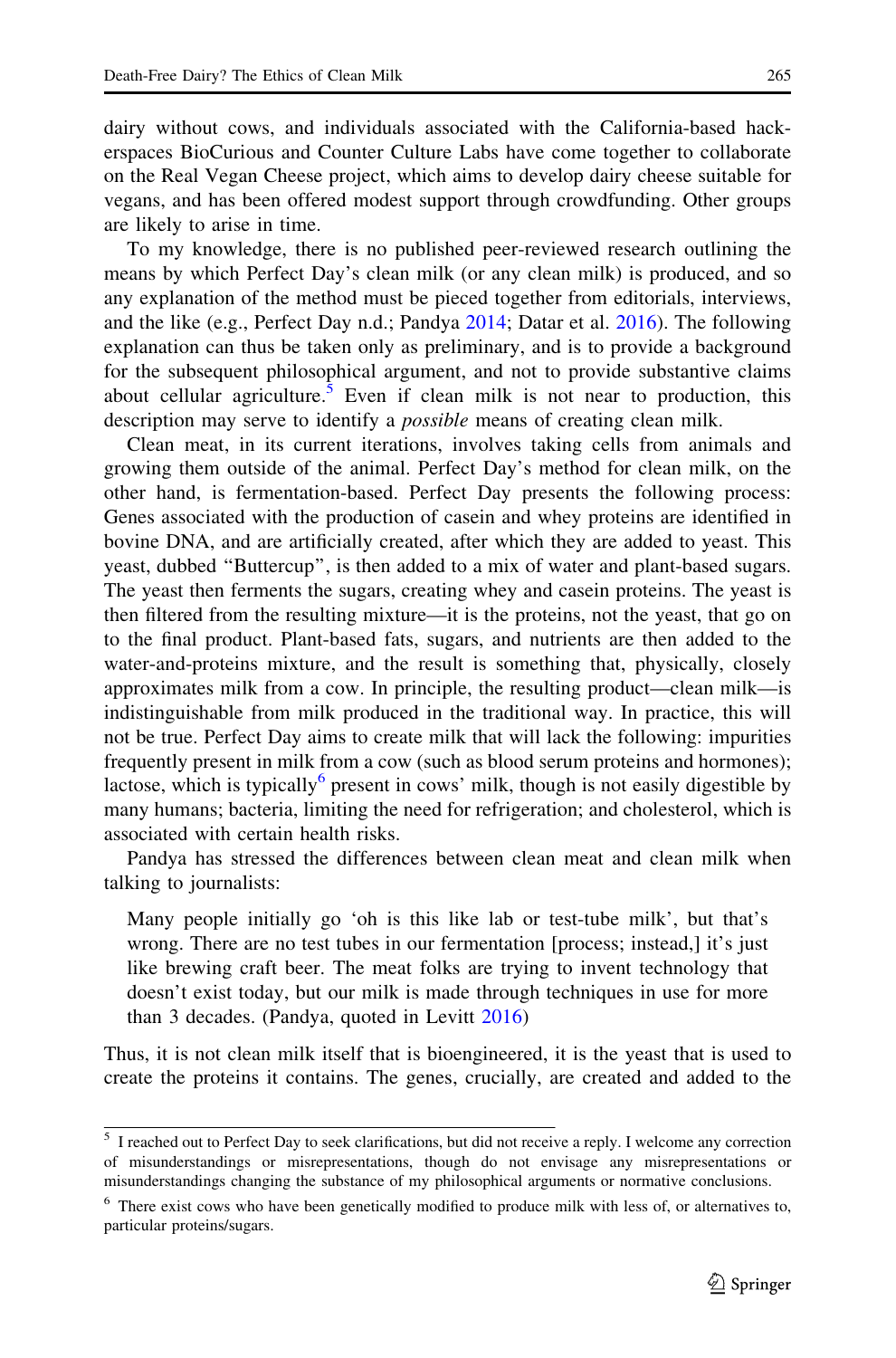yeast using technological means,<sup>7</sup> and are based on information about bovine DNA sourced from the United States Department of Agriculture. Thus, no animals are involved in the process.

Perfect Day's approach is likely not the only possible means to create clean milk. The Real Vegan Cheese project is exploring the gene-editing technology CRISPR/ Cas9—a favourite of biohackers—to modify yeast DNA. As with Perfect Day's approach, the modified yeast can then be used to create plant-based proteins for clean dairy products, though the production of liquid milk is not the group's goal. Meanwhile, New Harvest supports the exploration of production methods not involving fermentation for the purposes of cellular agriculture, and both they and the Good Food Project express support for the development and growth of further groups seeking to develop clean-food innovations (see Datar et al. [2016;](#page-17-0) Bhumitra and Friedrich [2016\)](#page-17-0). Thus, whatever the details of the methods used by Perfect Day and the Real Vegan Cheese project, it is possible that they will be developed and refined, and that alternative routes to the same end will come to the fore. Let us, then, leave these scientific questions to one side, and take the viability of the production of clean milk as a hypothetical reality, so that we might sincerely explore the normative issues at stake.

The differences in the processes used for clean milk and clean meat (among other issues) make a normative difference, and someone could consistently be in favour of clean milk while being opposed to clean meat (or vice versa). Pandya claims that clean milk is much easier to produce than clean meat (Pandya [2014\)](#page-18-0), and Perfect Day's milk will, the company claims, be commercially available in the near future, perhaps sooner than any clean meat product. Despite this, there is a complete absence of philosophical literature on the topic—a problem that the remainder of the present paper will begin to remedy. To repeat, my focus is not so much on what would (not) be the case in an ideal state, but on how to respond to injustice in the world as we find it, and not so much the moral question of the consumption of clean milk, but the social question of whether animal activists should support the budding industry.

#### Seeking an Alternative to Dairy Products

As I and many other academics openly call for the end of the dairy *industry* as it currently exists, one might reasonably ask why we should direct attention to clean milk when we could instead simply call for the end of *dairy products* altogether. Exploration of this alternative, it might be said, muddies the waters, or compromises on principles, or tries to have it ''both ways''.

There are, I think, three broad reasons that it is worth exploring the ethics of clean milk. First, and most obviously, there is reason to believe that this product will soon be here, and it is appropriate to ask how we as individuals should respond to it. More importantly, and speaking from a political perspective, the development of an

<sup>&</sup>lt;sup>7</sup> Reference is sometimes made to 3D printing, but I have been unable to locate any scientific literature confirming the existence of 3D printing of genes.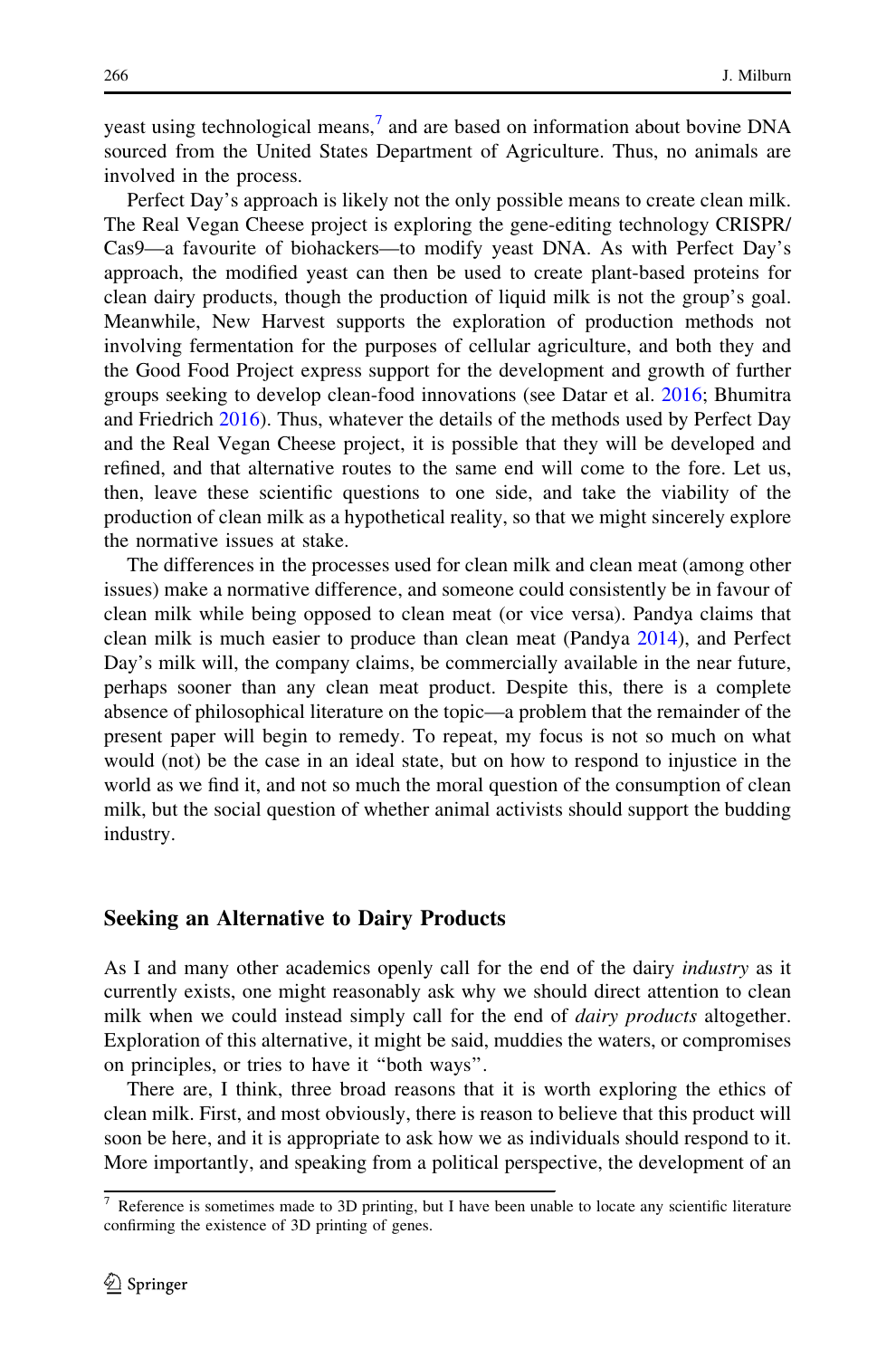alternative dairy industry offers a valuable opportunity for animal activists. In decades of animal ethicists and animal activists calling for veganism and the abolition of animal agriculture, veganism (and even vegetarianism) remain minority positions in the west, and, globally, the consumption of animal products is growing. Thus, it is worth exploring alternative possible futures, even if this is done through the lens of non-ideal theory (see Garner [2013](#page-17-0)). Second, it could be that milk itself has significant value. Philosophers critical of veg(etari)anism or otherwise supportive of the value of particular/diverse food practices have sometimes accused animal ethicists of underestimating or underappreciating the value of food itself (Brown [2007;](#page-17-0) Kazez [2017](#page-17-0); Lomasky [2013](#page-17-0); cf. Ciocchetti [2012;](#page-17-0) Regan [2004,](#page-18-0) 220–221). If milk has a value of this sort—a possibility I neither endorse nor deny then critics of animal agriculture can offset/eliminate the negative consequences of the abolition of the dairy industry by offering a genuine alternative, thus preserving dairy's value as food.<sup>8</sup> Third, the identification of humane forms of milk production allows for the end of the dairy industry without having to call for unemployment; to utilise the terminology of Coulter ([2016,](#page-17-0) [2017\)](#page-17-0), exploration of alternative dairy industries allows for the creation of *humane jobs*, rather than simply the abolition of inhumane jobs.

Previous proposals for alternatives to the present milk industry involve either doing away with milk and replacing milk with some milk-like product (i.e., plantbased ''milks''), or rethinking animal agriculture to make it more animal-friendly. Possible inadequacies with the first approach have already been indicated. The second route is the kind of approach being taken in many other contributions to this special issue, and it might seem that this is the natural non-ideal route for political conceptions of animal rights. $9$  Indeed, this is the route that has come to be associated with "protectionists" or "new welfarists" (see Francione and Garner [2010](#page-17-0)) animal advocates who have goals approximating the abolition of animal agriculture in the long term, but work towards that end by promoting gradual improvement of presently existing institutions. Robert Garner is associated with this position. When Garner explicitly utilises non-ideal theory in discussing justice for animals, however, he suggests that we should adopt a non-ideal theory (the "sentience" position'') in which all sentient animals have a right not to be made to suffer  $(2013)$  $(2013)$ .<sup>10</sup> This is firmer than the simple protectionist perspective, as a *right* against suffering entails that inflictions of suffering<sup>11</sup> must be *eliminated*, rather than merely lessened. This leads Garner to endorse solutions more radical than are typically

<sup>&</sup>lt;sup>8</sup> We can exaggerate the extent to which plant-based "milks" truly serve as an alternative to dairy. These products have their own culinary history, purposes, and values beyond being an alternative to animalderived dairy products. While they often can serve as a substitute for dairy products in recipes and diets, they offer an alternative in much the same way that apples might serve as an alternative to oranges, or vodka might serve as an alternative to gin. They are different products.

<sup>&</sup>lt;sup>9</sup> For a developed rejection of putatively humane farming with support for the development of clean or plant-based products, see Stănescu ([2016\)](#page-18-0).

<sup>&</sup>lt;sup>10</sup> Given that the sentience position offers no *other* rights to animals, it is more minimal than the alternative non-ideal approach I am inclined to endorse, which is closer to the framework developed by Cochrane ([2012;](#page-17-0) cf. Milburn [2016c\)](#page-18-0).

<sup>&</sup>lt;sup>11</sup> Garner, though he could be more explicit about this, seems to be concerned with a negative right against infliction of suffering rather than a positive right to alleviation of suffering.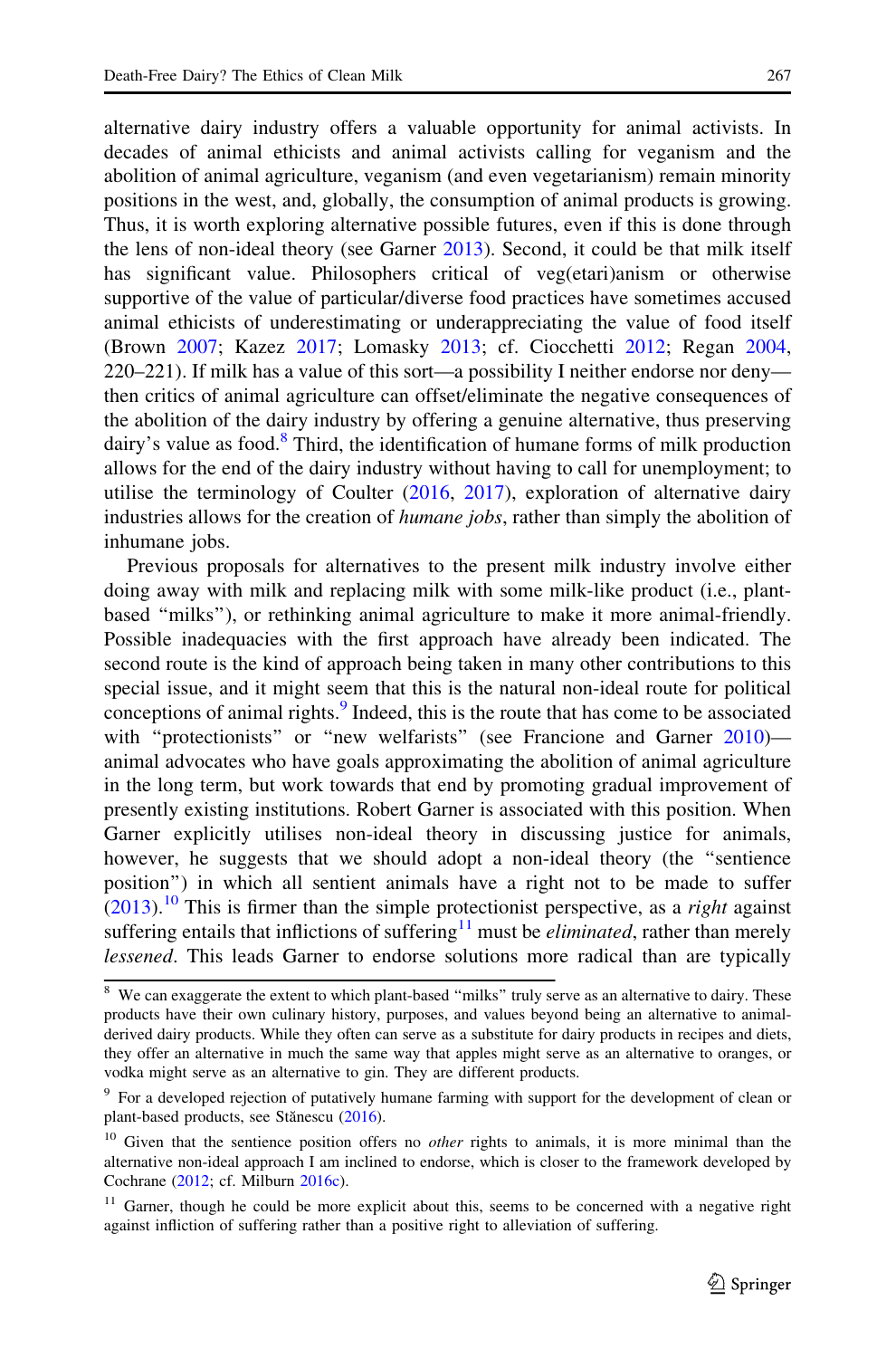associated with protectionism, including genetically engineering non-sentient animals and developing clean meat ([2013,](#page-17-0) 136).

Nonetheless, we could imagine a system of dairy farming—I refer to it as a form of genuinely humane farming, to distinguish it from existing putatively ''highwelfare'' forms of pastoral agriculture—in which the rights of animals, including at least rights not to be made to suffer or be killed, are respected (Cochrane [2012,](#page-17-0) 86–89; Donaldson and Kymlicka [2011,](#page-17-0) 139). At least, this is possible if we are not abolitionists, opposed in principle to any use of animals (Francione and Garner [2010;](#page-17-0) cf. Wayne [2013\)](#page-18-0). A full development of this form of farming is not possible here, but I note that the idea of animals *as workers* could offer a fruitful lens to explore the issue (Clark [2014;](#page-17-0) Coulter [2016\)](#page-17-0). Conceptions of animals as workers differ, but a notion particularly relevant to the current enquiry would be the way that animals could be given workers' rights: rights to a safe working environment, a right to a retirement, a right to (a form of) remuneration, and so on (Cochrane [2016\)](#page-17-0). Pushing for legal recognition of animals as workers even offers a chance for the development of animal rights in a courtroom setting, and thus offers a genuine transformative opportunity for animal advocates (Kymlicka  $2017$ ).<sup>12</sup>

I do not suggest, however, that this mode of agriculture would be a suitable one for animal advocates to encourage, even if it might be a practice (hypothetically) consistent with respect for animal rights. First, the practice would be exceedingly costly—economically and environmentally. This limits its potential to offer a genuine alternative to present means of producing milk. Second, there would always be the risk of advocacy messages being diluted; it is emphatically *not* my claim that there is nothing fundamentally wrong with the present institution of dairy farming, and that it is merely tweaking at the edges that is required. Any support for genuinely humane farming is support for dismantling and rebuilding present dairy farming, not for gradually modifying present farming practices until they come to approximate a given image of genuinely humane farming. The possible practice, however, does offer a point of comparison for my exploration of clean milk, to which I will now turn in earnest.

#### Outside Concerns

It is worth quickly acknowledging two kinds of concerns that may be raised about clean milk for reasons that have little to do with animal ethics. First, some food activists are opposed to the use of genetically modified organisms (GMOs) in food. As indicated, the production method proposed by Perfect Day would create clean milk free of GMOs, but this is unlikely to impress those critical of genetic modification. Second, biotechnological innovations—including clean meat (see, e.g., Miller [2012](#page-18-0))—face critique from anti-capitalists who are concerned about their potential to consolidate control of, and wealth from, food production in the hands of

<sup>&</sup>lt;sup>12</sup> The category of animal worker is not a useful one when it comes to the current dairy industry. As Gaard [\(2013,](#page-17-0) 597–8) observes, there is something perverse about framing the factory-farmed dairy cow as a ''worker'', a view she attributes to Donna Haraway. Porcher and Schmitt [\(2012](#page-18-0)) defend the view of dairy cows as workers; Coulter ([2016\)](#page-17-0) is more ambivalent, while Kymlicka [\(2017\)](#page-17-0) rightly challenges it.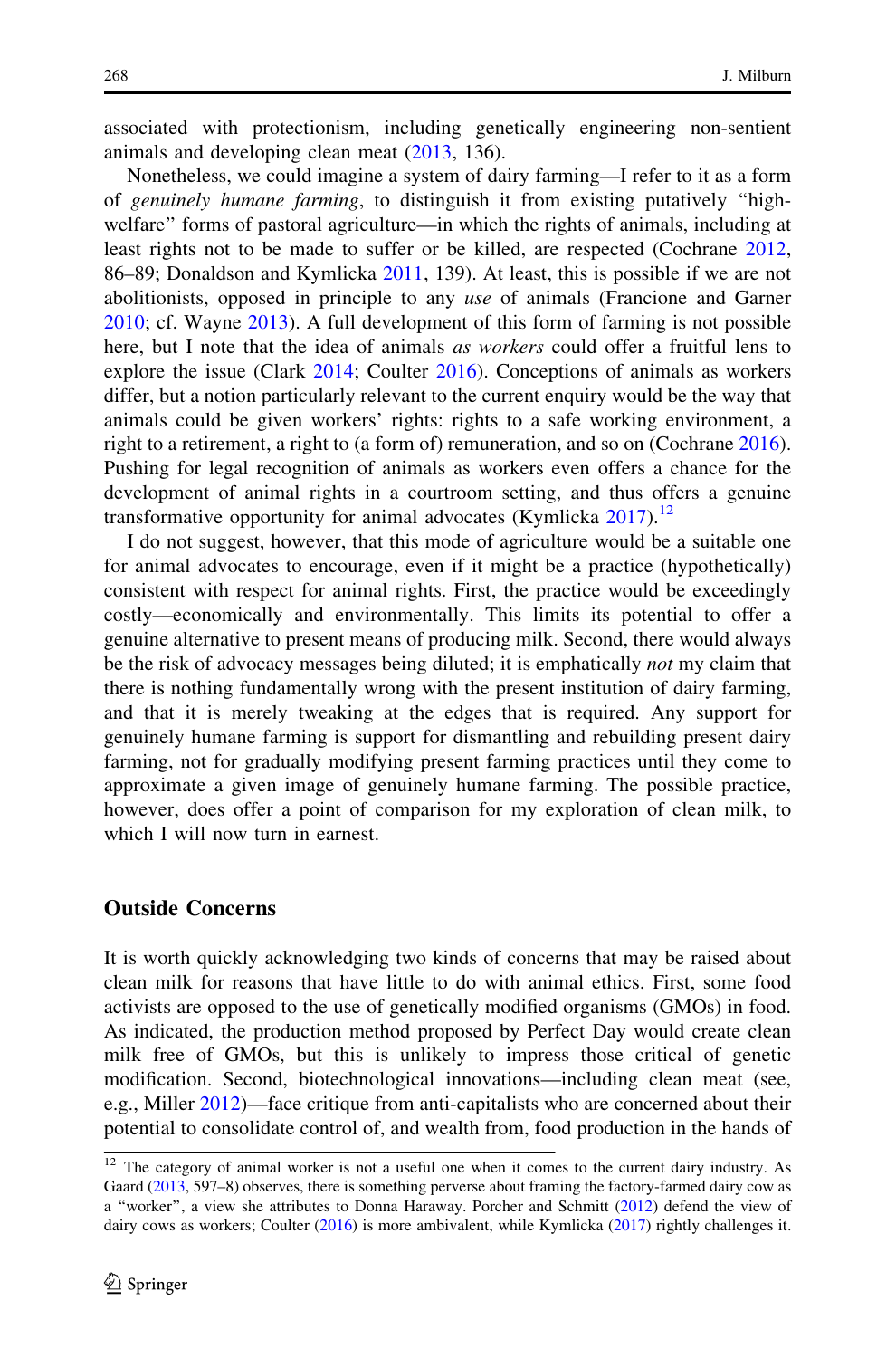a few. Of course, bioengineered food could be democratised. One vision of clean meat sees machines in every home that could produce food using cells ''harvested'' from companion animals (van der Weele and Driessen [2013](#page-18-0)). Datar presents a similar image, speaking of open-source cells ordered from a catalogue (Ceurstemont [2017\)](#page-17-0).

An in-depth exploration of these issues is beyond the scope of this paper.<sup>13</sup> However, in addition to the beginnings of responses outlined above, it is worth identifying two points. First, neither the use of GMOs nor the existence of capitalism will likely be thought inherently problematic on a liberal interest-based approach to animal rights. Second, neither concern seems particular to clean milk. As such, I put these aside, and focus on issues related to animals and to milk.

#### Clean Milk and Animals

In one sense, the issue of animal use and clean milk can be dealt with briefly, as neither the production nor the development of clean milk requires the use of animals. This is in contrast to clean meat, which uses living animals as the source of cells (Schaefer and Savulescu [2014](#page-18-0), 194), and will even, according to one idealtheoretic scenario, continue using animals indefinitely into the future (van der Weele and Driessen [2013](#page-18-0)). Clean meat could thus never be a solution for the strict abolitionist, unless the technology was developed further, but clean milk could be. There is also no reason for animal products to be used in the production of clean milk in less direct ways, while clean meat—minimally, in one research project—is grown in fetal bovine serum. This is something that scientists involved hope to phase out (Stephens [2013,](#page-18-0) 166–167), and it is something that would have to be removed if products were to minimally appeal to veg(etari)ans (a marketing issue) or be in accordance with animal rights (a normative issue). $14$ 

The only animal involvement in clean milk comes from the fact that, at some point, some cows were utilised for the sequencing of DNA. Even if this was highly unjust, it offers no reason to refuse to make use of the knowledge acquired.<sup>15</sup> We *may* have duties to make amends for the past injustice, but refusing to make use of

 $\frac{13}{13}$  These concerns are also set out in Milburn [\(2017](#page-18-0)).

<sup>&</sup>lt;sup>14</sup> I note that, while lacking in (some) projects developing clean meat (see Stephens [2013](#page-18-0)), an aspiration towards veganism is at the base of clean milk development. Perfect Day—despite its statement of support for ''the countless dairy farmers across the globe who use sustainable farming practices and genuinely care for their animals''—is keen to stress that its milk is ''100% vegan'' (Perfect Day n.d.; see also Pandya [2014\)](#page-18-0), while the name of the Real Vegan Cheese project is revealing.

<sup>&</sup>lt;sup>15</sup> One might say that this opens the door to meat and leather, as cows have been killed whether or not I buy a burger or belt. However, the historical use of cows (by a third party) in the clean milk case—however objectionable—has provided all bovine input necessary for clean milk, while the continued production of meat and leather requires the killing of more cattle into the future. To put this another way, there is a difference between an injustice opening the door to the production of x, and an injustice being involved in the production of x. Were we able to have meat and leather from here on without the need to use, kill, or hurt any cows, I accept that many (though perhaps not all) of the better arguments against leather and beef would lose their force. Clean meat and clean leather technologies could open doors to ethically acceptable beef and leather industries, though exploring such possibilities is beyond the scope of this paper.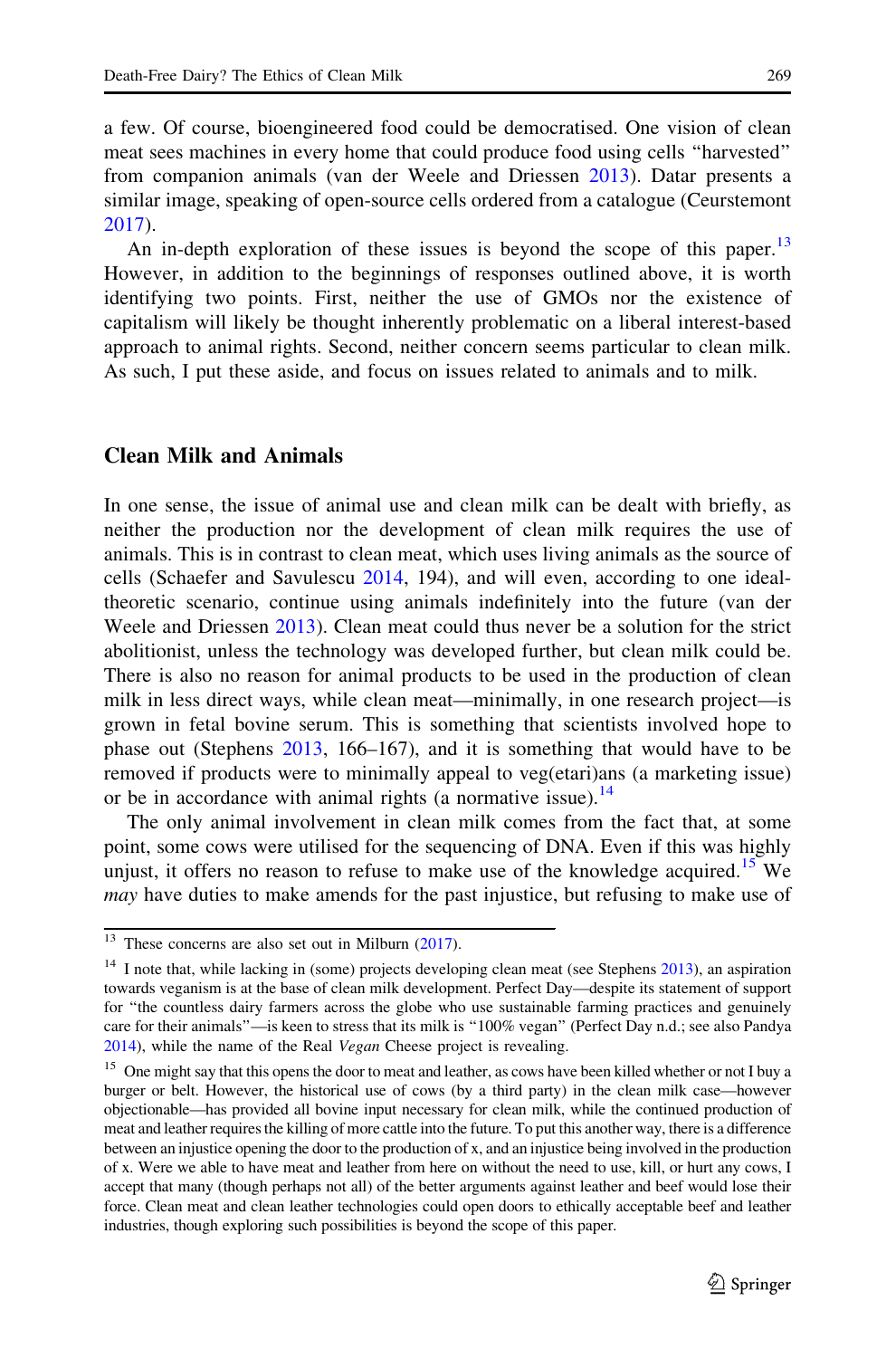this knowledge would result in all of us, including those to whom we would make amends, losing out. The history of science involves all kinds of abuses—to humans, animals, the environment. While we should certainly object to such abuses, we have no obligation to refuse to benefit from the scientific knowledge we now possess (Milburn [2016b](#page-18-0), 255). Indeed, given the prevalence of historical abuse, seeking to do so might come close to seeking a return to a pre-science society.

Interestingly, clean milk is also likely to face objections because it does not use animals. Cor van der Weele and Clemens Driessen present a clean-meat-eating society as potentially preferable to the ''abolitionist world in which urban vegans are completely separated from nature and from animals'', which is in turn presented as a dystopic vision by apologists of animal agriculture (van der Weele and Driessen [2013,](#page-18-0) 656). One can imagine the same criticism being made of a society in which the ubiquity of clean milk eliminates the ''need'' for dairy cattle. Such a critique, however, is not compelling. People who value human/cow relationships could seek them out in sanctuary-like environments, or by developing genuinely humane farms. If there is any value in the relationship between farmer and cattle, the removal of cows' death and suffering would surely not diminish that value. Advocates of animal rights can affirm the place of animals in our societies going forward, and there is reason to endorse a political vision of a mixed-species society over an abolitionist separation of humans and animals (Kymlicka and Donaldson [2016\)](#page-17-0). While large-scale adoption of clean milk would indeed lead to a reduction in the number of cows kept by humans, this could be a good thing—both in terms of a reduction of harms to cows and in terms of a reduction of the negative environmental effects of cows.

Those few cows who did continue to live in a mixed-species society—perhaps on highly humane farms, on sanctuaries, or similar—could be treated with the respect they deserve, and would likely be much more visible to humans than today's cows. Thus, the opportunity for humans to have meaningful relationships with cows could be greater in a clean-milk-consuming society. It is true that large-scale adoption of clean milk may mean that certain *modes* of relating to cows—specifically, certain careers—would no longer be open to people, but this is the standard consequence of moral, social and technological advancement. Indeed, it is not normally presented as a cause for concern. It is hard to imagine that many people lacking financial interests worry about the loss of jobs in the tobacco industry as smoking becomes less socially acceptable. Similarly, people are no longer employed as pin-setters, icecutters, or telegram operators due to technological advancement, while work as a cockfighter, resurrectionist, or hangman is hard to find due to changing ethical/legal norms. In the future, the professions of dairy farmer and slaughterhouse worker may face a similar fate; due to technological, social, legal, and moral developments, these careers will be eliminated or changed beyond recognition. At the same time, new—more humane—jobs should be created, including those tied to a new dairy industry, and those grounded in new (or expanded) modes of peaceful human/ animal coexistence (cf. Coulter [2017](#page-17-0)).

A separate worry, and one that Schaefer and Savulescu [\(2014](#page-18-0), 194–197) raise in their defence of clean meat, comes from the fact that a world in which clean meat is consumed would contain fewer ''happy'' animals, which is a concern for certain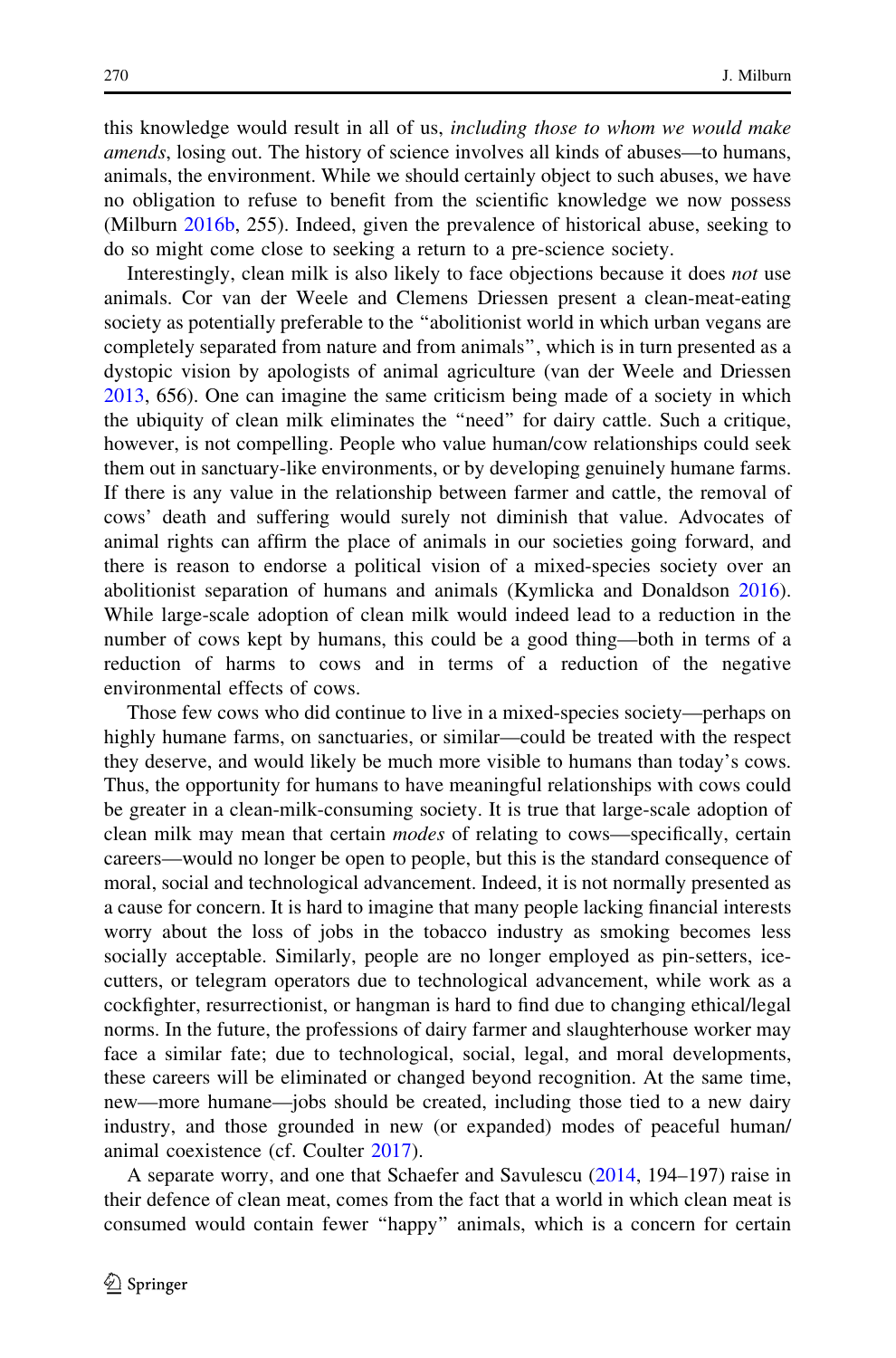consequentialists (e.g., total utilitarians). Similarly, a world in which a clean milk industry replaced the current dairy industry would contain fewer cows. On the type of liberal approach that I favor, this is simply the wrong kind of question to be asking. While it may or may not be better to have  $x + 1$  happy animals than x happy animals in existence, this good cannot take priority over the right; we cannot pursue a merely better (''more good'') world at the expense of justice. If animals have rights, we may not trample over these rights in the pursuit of some outcome, even if that outcome is good.

This argument might nonetheless be deployed as a reason to prefer genuinely humane farming (or, minimally, "high welfare" farming) over clean milk production. Such a deployment would not be convincing, even on a total utilitarian approach. This is because of the cost of genuinely humane farming compared to clean milk. First, supporting many happy cows in a genuinely humane farming system would be incredibly expensive—to consumers and/or the state—and this money could be better spent elsewhere. Most obviously, it could go to supporting the happiness of existing humans or animals, but, if maximising the number of happy individuals is a goal, it could be better spent creating large numbers of (say) happy hamsters; animals requiring fewer resources than cows to be happy. Second, the environmental impact of large-scale genuinely humane farming would presumably be greater than even the current impact of intensive farming—not least because animals on genuinely humane farms would live far beyond their optimally productive lifespan, and thus require more resources and produce more emissions per pint of milk. This would, in time, lead to considerable unhappiness/ disutility. Clean milk, on the other hand, has compelling environmental credentials. For instance, in an analysis funded by Perfect Day, the conservation biologist Mark Steer found that, compared ''to conventionally produced milk, [Perfect Day's clean milk] involves approximately 24–84% lower energy use, 98% lower water use, 77–91% lower land use, and 35–65% lower [greenhouse-gas] emissions'' [\(2015](#page-18-0), 1). Thus, a ''happy animals'' argument, even in the context of a total utilitarian framework, could not support either conventional, ''high welfare,'' or genuinely humane farming over clean milk production.

#### Consuming (Clean) Milk

Let us turn to what is, I think, the most pressing challenge to clean milk production. It could be that the consumption of animal products is itself unethical, no matter how they are acquired. We see this thought in debates about the eating of flesh/meat/ "meat" that is sourced in ways that do not clearly set back the interests of sentient beings ("scavenged" flesh, clean meat, plant-based "meats," etc.). These arguments can be individualistic/moral or societal/political. Individualistic approaches are offered by Bob Fischer and Burkay Ozturk, who press the thought of a detective seeking out replicas of human-skin products he saw in the house of a serial killer to conclude that there is something immoral about producing, consuming or desiring ''facsimiles of flesh'' [\(2017](#page-17-0)), and Susan M. Turner, who proposes that animals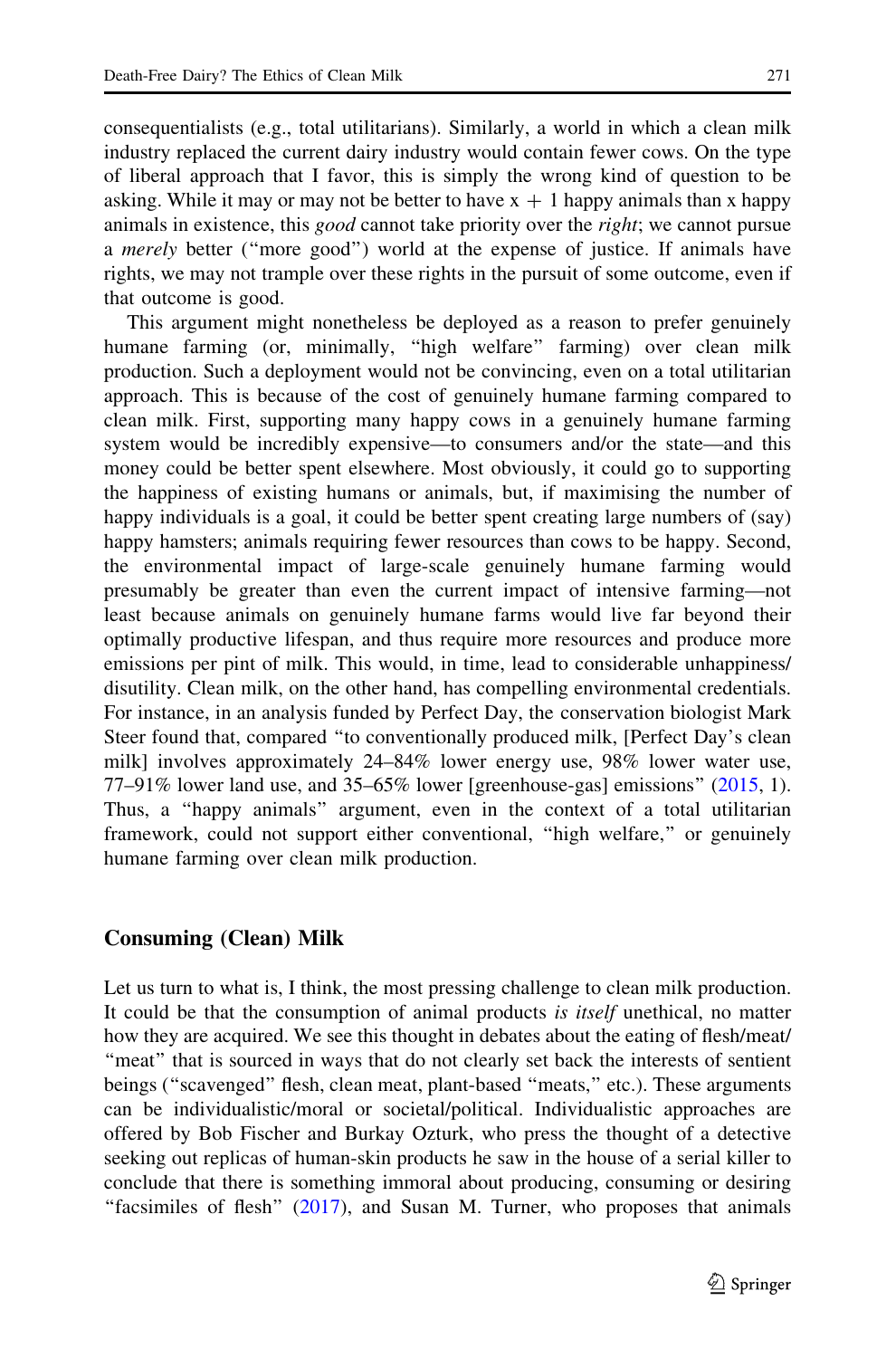might possess a right "not to be represented as a mere resource"  $(2005, 4-5)$  $(2005, 4-5)$  $(2005, 4-5)$ .<sup>16</sup> People who press the argument at a societal level claim that we should not support such foods because they reinforce harmful ideas about the place of flesh/meat or animals in society (e.g., Cole and Morgan [2013;](#page-17-0) Miller [2012](#page-18-0); Sinclair [2016\)](#page-18-0).<sup>17</sup>

It is true that we have reasons to challenge the idea of meat-as-food, and this is difficult (though possible) while we continue to consume/promote alternative meats/ ''meats'' (Milburn [2016b,](#page-18-0) 252–254). We might also have good moral, social, or political reasons to stick firmly to a vegan diet to be a part of a movement (see, e.g., Gruen and Jones [2016\)](#page-17-0), even if the moral or justice-based reasons that originally motivated us towards veganism do not speak against the consumption of animal products in every case. These kinds of challenges could feasibly be deployed against clean milk.

There are two ways to respond, and both have merit. The first is to point to the methodological distinctions I drew in the introduction to this paper. One can consistently hold that there are moral reasons that speak against drinking milk even when it would not be unjust to do. Similarly, one can consistently hold that it is appropriate to support the creation of a clean milk industry in our non-ideal world, even if an ideal state would be vegan.<sup>18</sup>

The second response I can offer, however, is that there is a mistake in opposing milk-as-food, even if there is not in opposing meat-as-food.<sup>19</sup> Popular vegan discussions about milk can be, to their detriment, unnuanced in this area. This can be illustrated by considering five ways that vegans can and do oppose framing milk as food: metaphysical, ethical, disgust-based, health-based, and racial.

First, take metaphysics. I contend that there is something confused about trying to redefine milk, a priori, as something other than food, whatever account of the metaphysics of food we endorse. Milk exists solely as food; in this sense, it is different from flesh/meat, which exists first as the body of an animal. To deny that milk is food seems to suggest that infants, human and nonhuman, who drink their mothers' milk are consuming something that is not food. This seems to be straightforwardly incorrect.

Second, activists will endorse slogans to the effect that cows are ''not your mother'', meaning that what they produce is ''not your milk''. This points to a moral claim about the wrongness of consuming milk (that is not from your mother). Alternatively, activists will frame milk as food only for baby animals (human or otherwise); thus, milk drinkers are behaving unethically because they are stealing food from babies. The sentiment behind these slogans is admirable, but, as arguments for ethical principles, they go wrong. Gaard [\(2013](#page-17-0)), in her call for a

<sup>16</sup> I elsewhere challenge Turner's arguments (Milburn [2016b](#page-18-0), fn. 12).

<sup>&</sup>lt;sup>17</sup> In a paper on clean meat ([2016b](#page-18-0)), I grouped individual and societal arguments together under the ''flesh-as-food'' objection.

 $18$  Note the *if*, here. There are a range of reasons that the ideal state might not be fully vegan (Milburn [2016a](#page-17-0)).

<sup>&</sup>lt;sup>19</sup> I am not the first to acknowledge this. Rebekah Sinclair notes explicitly that her challenge to "meatless meats" does not necessarily extend to products seeking to mimic meat and eggs, as the "original ... referents''—i.e., milk and eggs produced by the bodies of animals—''do not imply a necessary animal death'' ([2016,](#page-18-0) 231–2).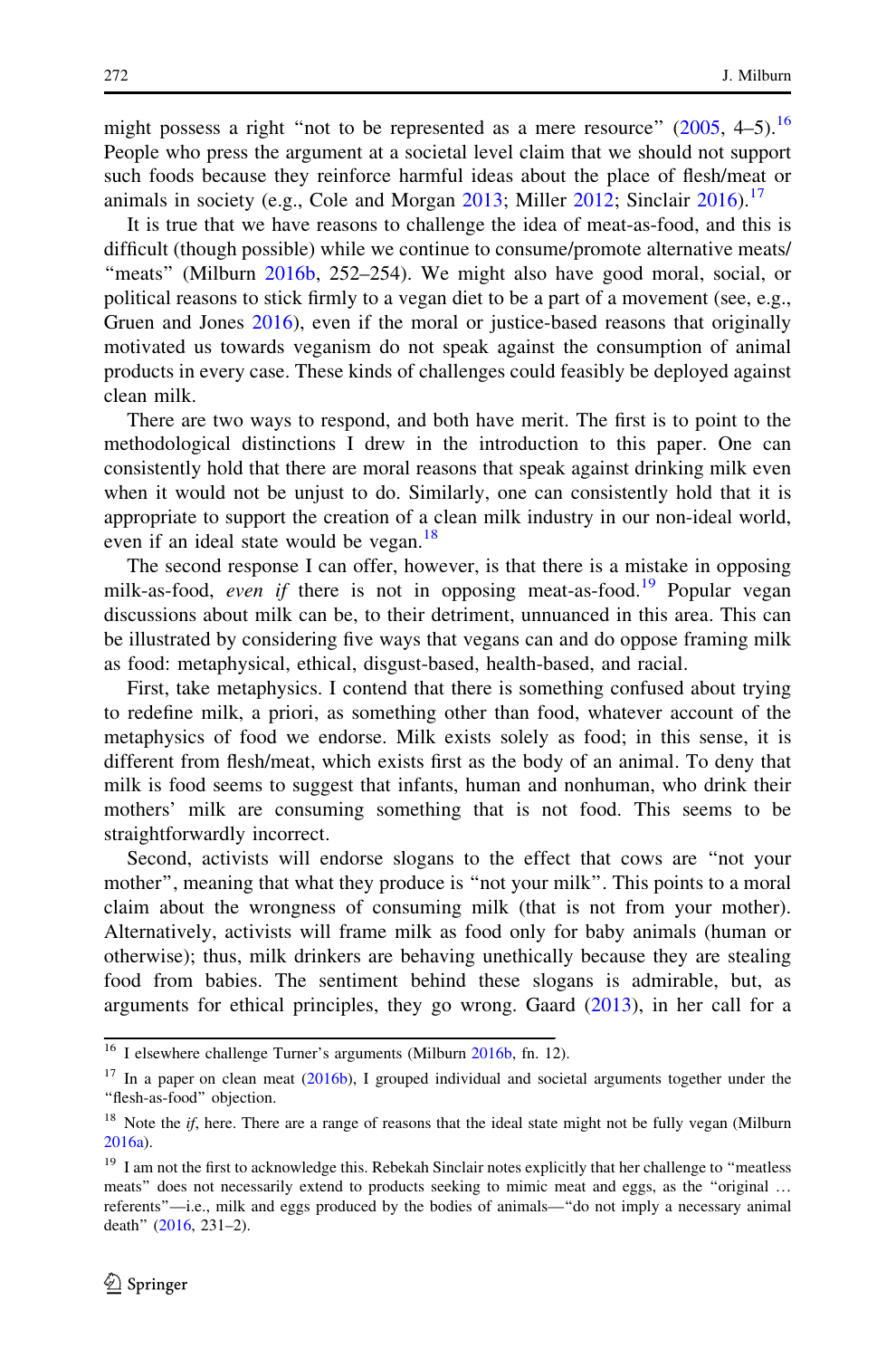feminist postcolonial milk studies, explores examples of milk sharing beyond mothers sharing milk with their own infants. For example, in Latin America and Africa, women share nursing requirements to help each other and children, while in the west, mothers have created social-media-based spaces to arrange the sharing of milk with the children of others (p. 601). Sharing need not be limited to humanmother-to-human-infant; Gaard points to the human suckling of ''pigs, dogs, monkeys, and bear cubs in precolonial Polynesia, the forests of South America, and the hunter-gatherer societies of Southeast Asia, Australia, and Tasmania'' (p. 599), and breastmilk is sometimes sold as food for adults (as milk, cheese, icecream, etc.) although, as Gaard reports, it fares poorly (p. 602).

The autonomous sharing of breastmilk holds a place in human culture and history. In classical mythology, Romulus and Remus were suckled by a wolf, while in Catholic hagiography, St. Bernard of Clairvaux was breastfed by the Virgin Mary in a vision. John Steinbeck's Grapes of Wrath closes with Rose of Sharon offering her breast to a starving man. Traditional and alternative medicines have made, and still make, use of human breastmilk. Stories about the ''sharing'' of one's own flesh are harder to take seriously outside of life-and-death emergencies, extreme (sexual or otherwise) fetishes, or highly idiosyncratic religio-spiritual rituals (Wisnewski [2014\)](#page-18-0). Thus, an ethical rejection of milk-as-food seems, unlike a rejection of meatas-food, to impact upon a wide range of autonomously undertaken, intuitively innocuous practices. For this reason, I consider it suspect.

Third, vegans will sometimes present milk, along with other animal products, as disgusting. It makes sense to say that there is something disgusting about anything produced through the means utilised by the dairy industry, just as there is something disgusting about products created through practices exploitative of humans. If one is disgusted by milk *itself*, however, there seem to be unacceptable consequences for one's view of a mother—human or otherwise—offering her own milk to her child. This is emphatically not something that should be considered disgusting, but it is hard to see how we could reconcile this claim with the idea that milk is disgusting. Additionally, one must ask about the extent to which disgust directed at milk can be separated from an implicit misogynistic aversion to women's bodies.

Fourth, vegans will identify claims about the healthfulness of milk consumption for individuals as reasons to reject the idea that milk is food. It is beyond the scope of the present enquiry to determine the healthfulness of milk in human diets. I do, however, want to note three responses to this worry. First, it would be an uphill battle to claim that milk is so unhealthy that it is better thought of as something other than food, in the way we might think, for example, that poisonous mushrooms (even if consumable and providing some nutritional benefit) are not food because of the deleterious health effects they have.<sup>20</sup> Second, proposing that milk consumption is unethical or should be banned because it is damaging to the health of individuals seems to be the worst kind of paternalism. Indeed, opponents of milk consumption

 $20$  I allow that someone may want to conceptualise food as closely related to healthfulness in such a way that a great many of the items we colloquially refer to as foods would be excluded. This conceptual claim, in tandem with claims about the unhealthfulness of milk, would allow them to reasonably declare milk as something other than food. Though I lack the space to defend this, I suggest that such a conceptualisation of food should be rejected—unhealthy food is still food.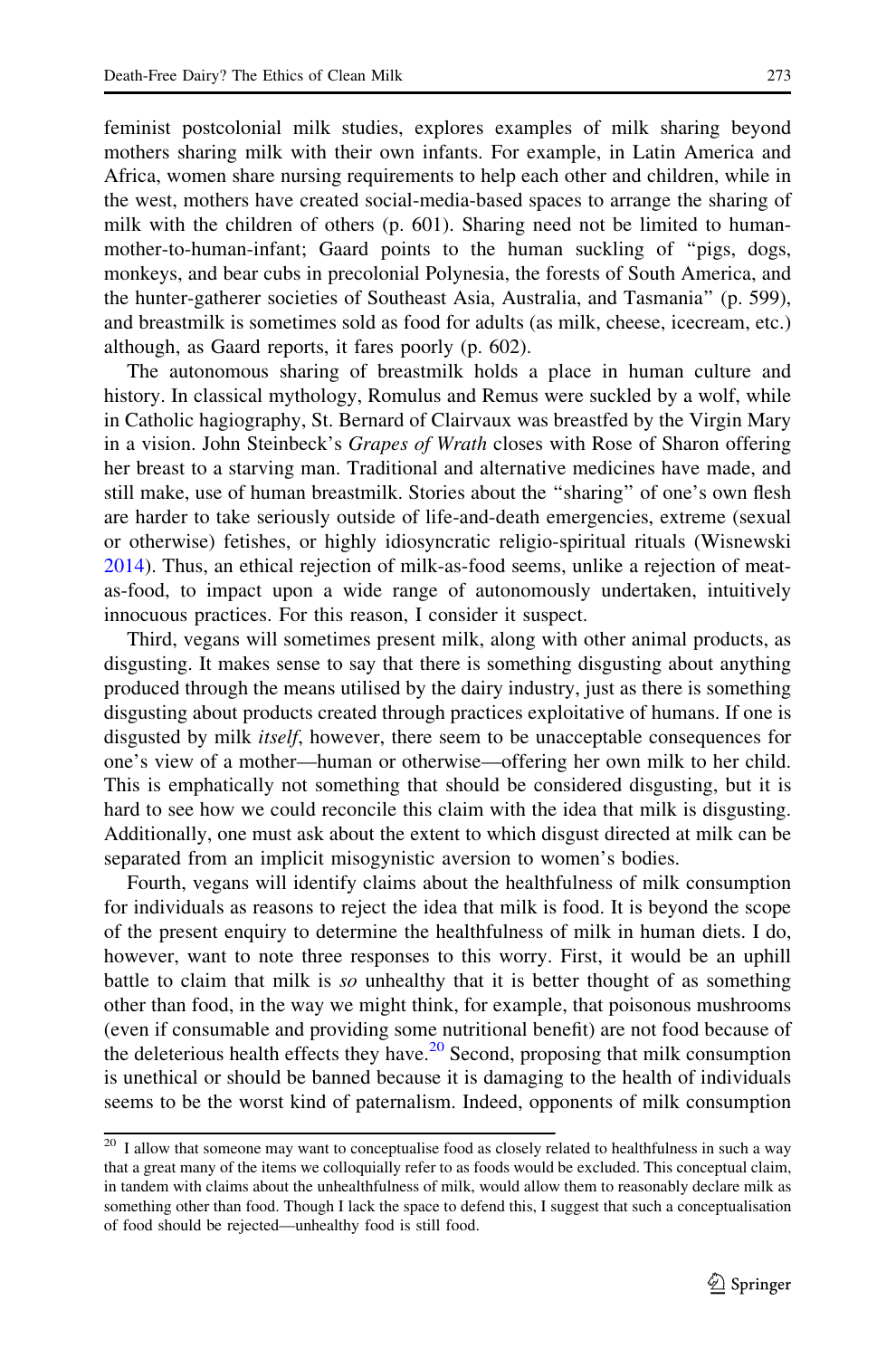on health grounds should welcome clean milk, as it reduces some of the health risks associated with conventional production of dairy (including those relating to zoonoses and pollution). Third, clean milk offers the potential for biohacking, producing dairy- or dairy-like products that can minimise particular health risks. Perfect Day claims to be ''working on hypoallergenic innovations'' to produce clean milk that can be consumed by those with dairy allergies (Perfect Day n.d.), and there is no reason that they or another group could not produce milk that is more healthful.

Fifth, vegans may observe that the foregrounding of milk is a peculiarly racialized phenomenon. As Gaard explains,

Populations that have a historical practice of milking domestic animals … have retained the enzyme (lactase) that digests lactose sugar in milk, far beyond childhood; however, the majority of the world's populations lose the lactase enzyme by the age of four, and thus lactose intolerance is common among Vietnamese, Thai, Japanese, Arabs, Israeli Jews, and African Americans, Native Americans, Asian Americans, and Hispanic Americans. (Gaard [2013](#page-17-0), 608)

Consequently, the foregrounding of milk in the dietary advice of western, predominantly white, nations has been framed as displaying a problematic ethnocentrism (see Wiley [2011](#page-18-0)). In 2017, this was apparently taken a step further, when white racists used statistics relating to lactose-intolerance as "evidence" of white supremacy, and references to milk were used as a coded message about their beliefs, with references to veganism replacing overt mentions of racist conspiracy theories. At least, this has been reported (Nagesh [2017;](#page-18-0) Smith [2017](#page-18-0)); it can be hard to know how seriously to take these stories. ''Poe's law'' tells us that it is impossible to distinguish online parodies of extremist positions from sincerely held beliefs, while internet "trolls" take pleasure in sowing discord—and both antiracists and vegans are popular targets of their attention. Whatever the precise extent of the links between white supremacy and dairy (if any), all of this speaks to a need to be more racially aware in nutrition advice and animal activism, rather than a need to declare dairy consumption inherently immoral. This is especially true in the case of clean milk; the form being developed by Perfect Day is free from lactose, so may be more universally accessible.

For the reasons above, I am sceptical about framing the consumption of milk as inherently problematic, even while I endorse the claim that, in this world, we may have good moral reasons to avoid consuming any animal product, no matter how justly acquired, and while I endorse the *possibility* that there would be no need for an industry producing animal milk for human consumption in the ideal world. As such, while we have very good reason to take steps to ensure that any support for clean milk does not serve to legitimise the current milk industry (cf. Milburn [2016b,](#page-18-0) 252–254), we make a mistake if we refuse to support clean milk on the grounds that milk is not food, is inherently immoral, is disgusting, is unhealthy, or is tied to problematic beliefs about race.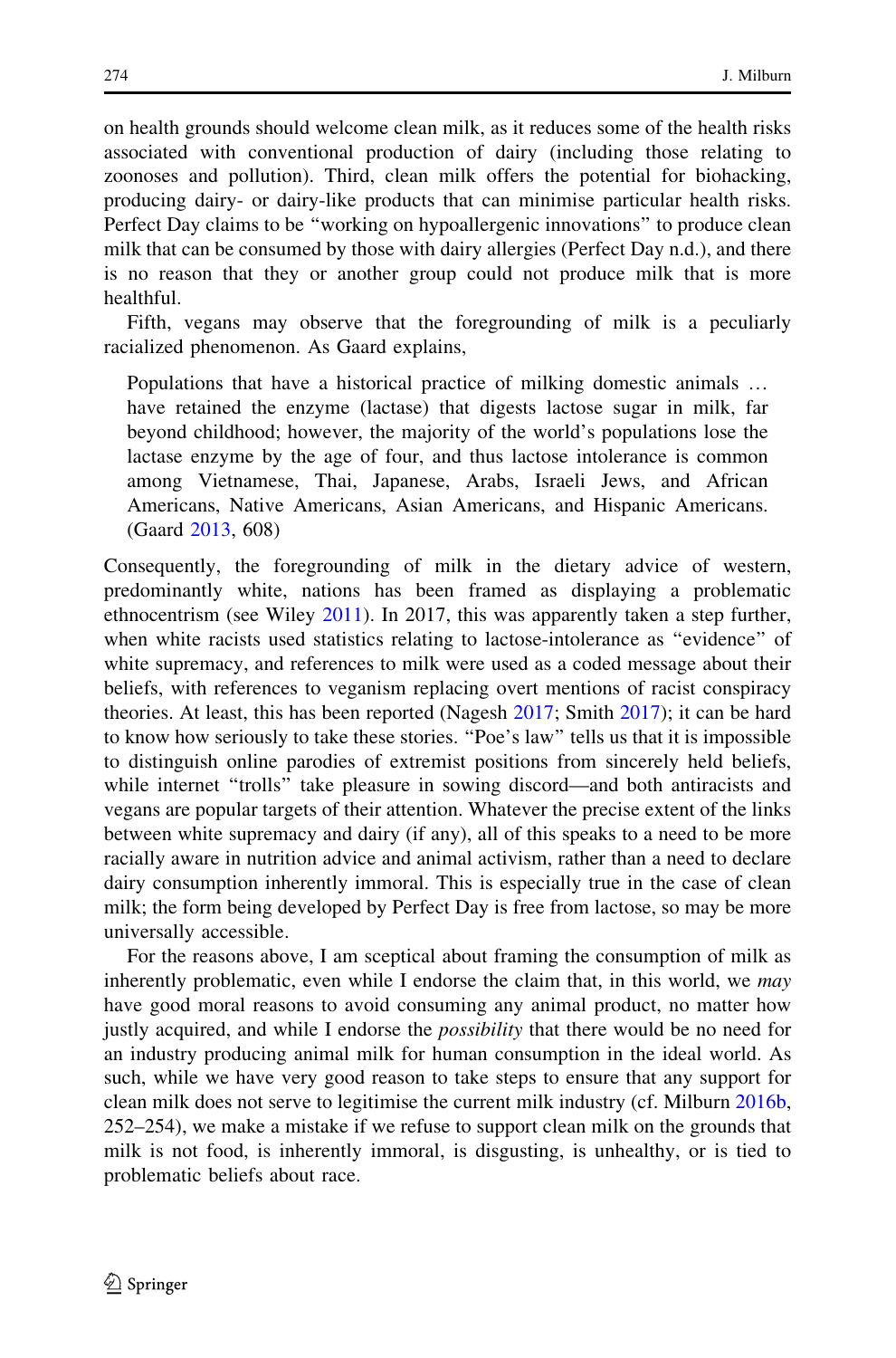A final challenge to support for clean milk might come from animal advocates who criticise said support as tacit endorsement of human superiority over cows. Supporting clean milk, it might be said, frames humans and cows as fundamentally different, normatively speaking; cows' DNA can be used to produce milk, while humans' DNA cannot. This is parallel to what I have called the false hierarchy objection to clean meat. I have suggested, echoing Friedrich Nietzsche  $(2000a[1886], \, \S257; \, 2000b[1887], \, \S1:2)$  $(2000a[1886], \, \S257; \, 2000b[1887], \, \S1:2)$  $(2000a[1886], \, \S257; \, 2000b[1887], \, \S1:2)$  $(2000a[1886], \, \S257; \, 2000b[1887], \, \S1:2)$ , that creating cow-but-not-human flesh would "affirm a kind of pathos of distance between 'us' and 'them'; a kind of ranked hierarchy with humans above and [animals] below'' (Milburn [2016b,](#page-18-0) 256).

This challenge should not undermine our support for clean milk. I am not convinced that using a being's DNA to create milk puts members of that being's species in a ''lower'' category than individuals who do not belong to a species that has been used to create milk. Milk is food, and we do not inherently disrespect or disvalue animals by recognising them as a source of this food, just as we do not inherently disrespect or disvalue humans by recognising them as a source of this food. If we did, we would presumably be committed to the idea that (some) human mothers were disrespected or devalued, simply because they produce milk consumed by someone else. We do not disrespect or disvalue humans by using human hair to produce wigs, or human organs for the purposes of transplant. Arguably, we lionise humans precisely by considering their hair or organs suitable for these purposes. Thus, I cannot see why using cattle DNA to produce clean milk would affirm any kind of pathos of distance between cattle and humans.

Indeed, there would be very good reason to support, eventually, creating human breastmilk.<sup>21</sup> If, instead of being (near-)vegans dissatisfied with vegan alternatives to dairy, the people behind Perfect Day and the Real Vegan Cheese project had been (say) single fathers, then it is conceivable that they would have pursued the development of human milk, rather than cows' milk. Many mothers, including those who cannot produce enough milk to feed infants, those concerned about breastfeeding interfering with their careers, or those who cannot safely breastfeed because of drink or drugs, could also benefit from access to human breastmilk. Various systems—from the formal to the informal—are already in place in some contexts for mothers to access breastmilk from others, but these can be unreliable or costly. For example, for handling *donated* breast milk, hospitals will pay "\$50 per liter in Norway, \$96–160 a quart in the United States'' (Gaard [2013](#page-17-0), 600). If hospitals had a reliable, cheap and completely safe source of human milk, infant medical care could be revolutionised. Thus, a very large number of humans (and cows!) could benefit from the bioengineering of human milk before we have even entered the sometimes-bizarre world of gastronomical experimentation. For this reason, I predict and hope that we will see the bioengineering of human milk

<sup>21</sup> I have no intention of using the term ''clean human milk,'' as ''traditional'' human milk is in no way unclean.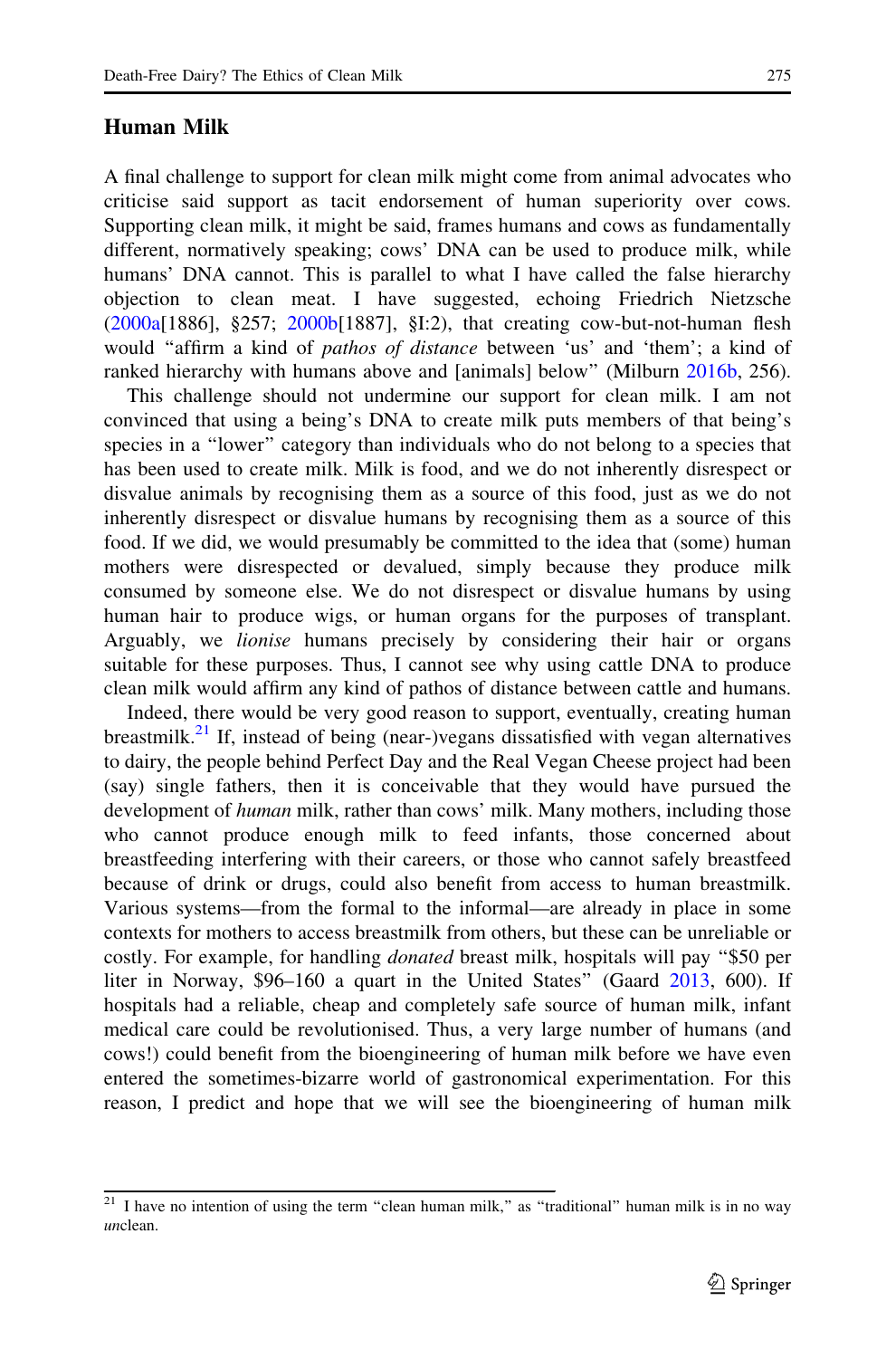alongside clean cows' milk, and thus see no reason to entertain ''false hierarchy'' worries.<sup>22</sup>

#### Support for Clean Milk

Based on the above considerations, I conclude that the animal movement including grassroots activists, animal-advocacy organisations, and academics concerned with justice for animals—should promote and support the large-scale adoption of clean milk. This promotion and support could take many forms, ranging from education and awareness-raising to charitable giving and (most obviously) purchase. I envisage that, in the early days of clean milk's availability, one form of promotion that will be key will be the petitioning of (private and public) food providers. These providers should be encouraged to switch from ''traditional'' to clean milk; minimal progress will see clean milk available alongside ''traditional'' milk, but preferable would be a complete switch-over. Though such change is unlikely to be easy, efforts to encourage a switch have the potential to make an enormous change for animals. This promotion of clean milk is something that it makes sense to do alongside promotion of veganism, not least because clean milk, without the need for any conceptual gymnastics, can be called vegan.

Importantly, this conclusion holds whether or not individuals have compelling moral commitments to abstain from *all* animal- and pseudo-animal products. Support for the development of clean milk and endorsement of the claim that clean milk is a just possibility does not commit one to drinking clean milk, just as one's support for (say) an independent Scotland does not commit one to living in an independent Scotland. The conclusion also holds regardless of whether an ideal political theory of a mixed human/nonhuman society would have room for clean milk; as a non-ideal proposal, clean milk offers the opportunity to remedy the grossest of injustices faced by dairy cows.

That said, and while arguing for these conclusions is not the purpose of this paper, I see no compelling reason to believe that we have non-justice-based moral reasons not to consume clean milk, and nor can I see why—given liberal/libertarian commitments to people's right to freely pursue their own good—an ideal theory of human/animal relations could not find space for clean milk. As such, assuming that there are no aesthetic, economic or health reasons speaking against a particular individual consuming clean milk, I suggest that individuals even have good reason to favour clean milk over plant-based ''milks.'' Not only would this offer economic support for an industry that has genuine potential to severely limit the harms of the present dairy industry, but it is entirely plausible that—due to incidental deaths of animals in the harvesting process—clean milk involves harm to fewer animals than plant-based milks.

The state can also play an important role in the development of clean milk. The very least the state can do is ensure that any business interests or neophobic public

 $\overline{22}$  This also offers a response to any committed speciesists who oppose clean milk on the grounds that it opens the door to (or sets us on a ''slippery slope'' towards) the creation of bioengineered human milk.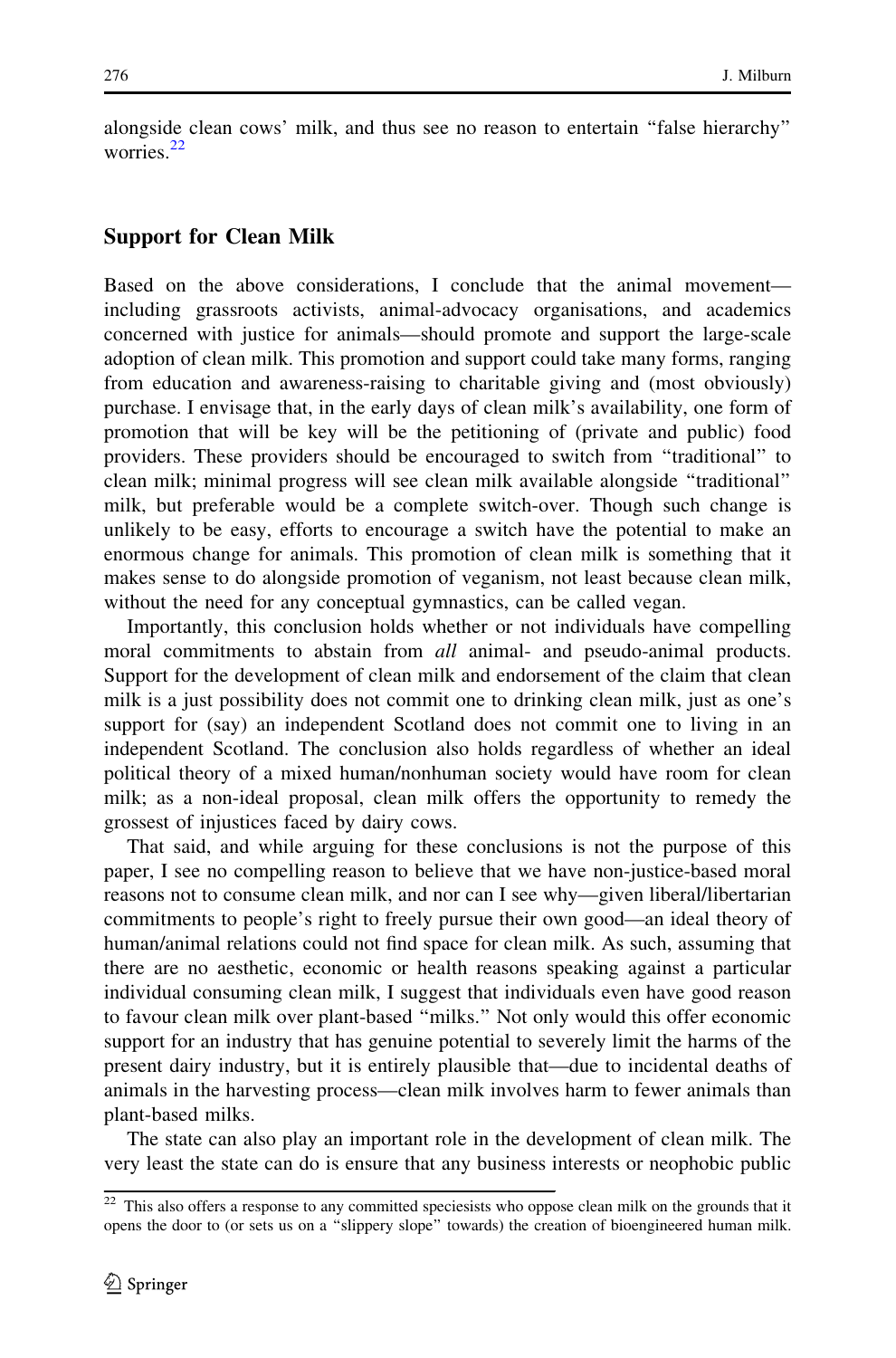perceptions are not allowed to hinder the impartial legislative assessment of clean milk products. Financial support of the development of clean milk would, of course, be a positive step, but perhaps more important would be changes in policy so that the cost of ''traditional'' dairy is truly represented in its price to consumers. It has been suggested that, in time, clean milk could become cheaper to produce than ''traditional'' dairy (Levitt [2016\)](#page-17-0). Here, though, clean milk is at a distinct disadvantage, as subsidies and incentives support the existing dairy industry at every step of the way. Indeed, states and governmental bodies will buy dairy products simply to dispose of them, thus keeping the industry afloat. The dairy industry also receives a benefit in that it is not required to cover the costs of the negative externalities it imposes, not least its greenhouse-gas emissions and reliance on antibiotics. Requiring the dairy industry to pay for such environmental and medical externalities is something that states have reason to do *regardless* of any support for clean milk or animal rights.

#### Concluding Remarks

I have argued that there is little reason for animal advocates to be opposed to clean milk, and that there are many reasons for them to support it. I thus conclude that it is a technological possibility behind which they should put their political, economic, and social weight. The possibility of clean dairy, as being developed by Perfect Day and the Real Vegan Cheese project, is a game-changer, a development with great transformative potential. It is something to which all of us—states, societies and individuals; advocates for animals, public health and the environment; liberals, feminists and libertarians—have reason to offer our wholehearted support.

Acknowledgements I have no relationship, financial or otherwise, with New Harvest, Perfect Day, the Real Vegan Cheese project or any other group mentioned in this paper. This paper was written while I was the Postdoctoral Fellow in Animal Studies in the Department of Philosophy, Queen's University, Kingston, partially funded by the Canadian Institute for Advanced Research and supervised by Will Kymlicka. I thank my funder, host department/institution, and supervisor. I also acknowledge the Department of Philosophy, Texas A&M University, which, with funding from the Sue and Harry Bovay Chair for the History and Ethics of Professional Engineering and the College of Liberal Arts Cornerstone Fund, offered travel support. Versions of this paper were presented at the Queen's University Political Philosophy Reading Group and at the Animal Ethics and Engineering workshop at Texas A&M University. I thank the audiences at these events for their valuable feedback. Particular thanks are owed to Sue Donaldson, Bob Fischer, and two anonymous peer-reviewers, whose thoughts have been invaluable, and to Clare Palmer and Gary Varner, for arranging the conference and putting together this special issue.

Open Access This article is distributed under the terms of the Creative Commons Attribution 4.0 International License ([http://creativecommons.org/licenses/by/4.0/\)](http://creativecommons.org/licenses/by/4.0/), which permits unrestricted use, distribution, and reproduction in any medium, provided you give appropriate credit to the original author(s) and the source, provide a link to the Creative Commons license, and indicate if changes were made.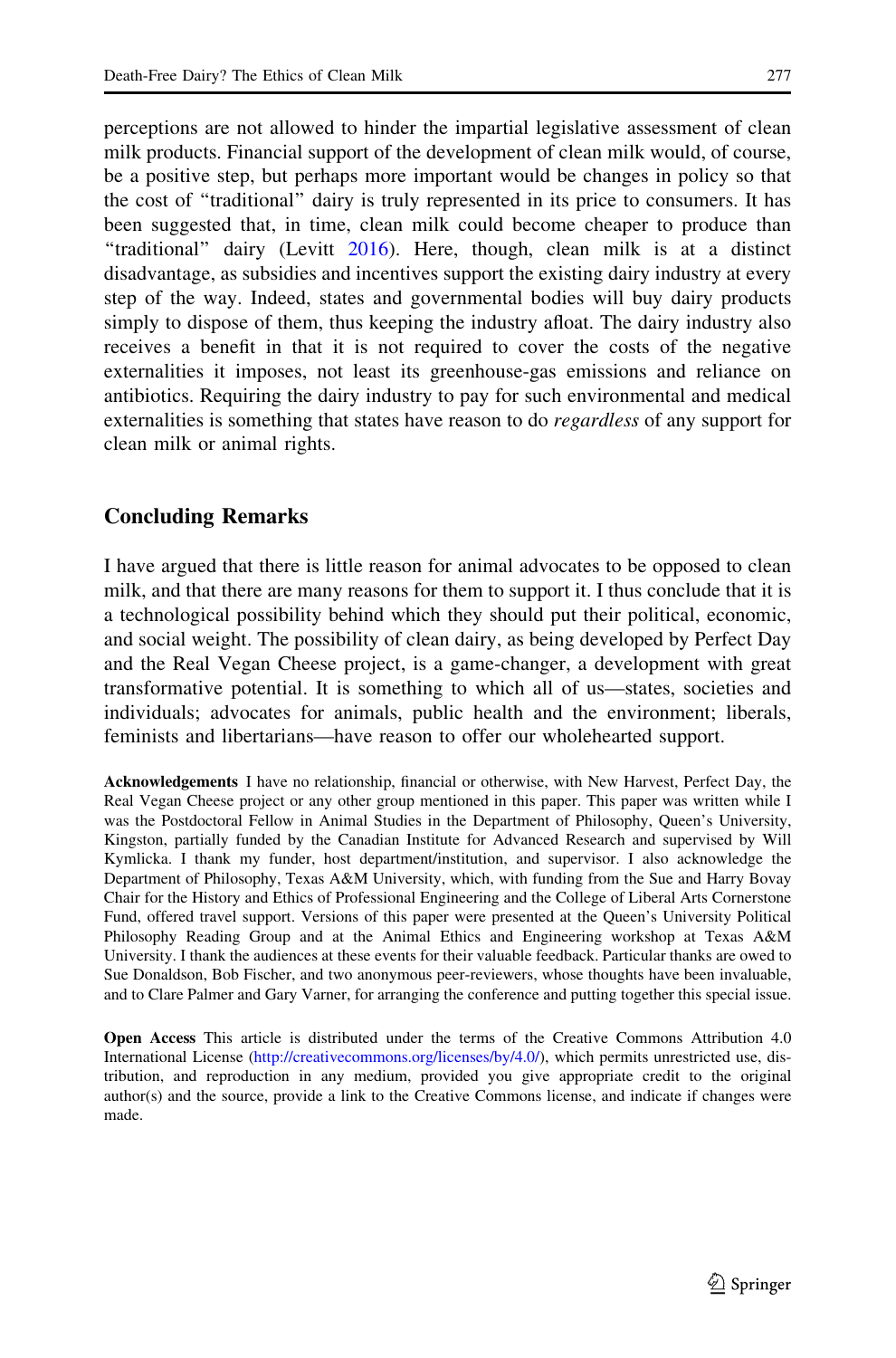#### <span id="page-17-0"></span>**References**

- Adams, C. J. (1990). The sexual politics of meat. New York: Continuum.
- Bhumitra, J., & Friedrich, B. (2016). The future of animals, the future of food: Two organizations endeavour to change public attitudes and appetites. In B. Donaldson & C. Carter (Eds.), The future of meat without animals (pp. 111–120). London: Rowman & Littlefield International.
- Brown, M. (2007). Picky eating is a moral failing. In F. Allhoff & D. Monroe (Eds.), Food and philosophy (pp. 192–207). Malden: Wiley.
- Ceurstemont, S. (2017). Make your own meat. New Scientist, 232(3108), 44. [https://doi.org/10.1016/](https://doi.org/10.1016/s0262-4079(17)30087-8) [s0262-4079\(17\)30087-8](https://doi.org/10.1016/s0262-4079(17)30087-8).
- Ciocchetti, C. (2012). Veganism and living well. Journal of Agricultural and Environmental Ethics, 25(3), 405–417. <https://doi.org/10.1007/s10806-011-9307-5>.
- Clark, J. L. (2014). Labourers or lab tools? Rethinking the role of lab animals in clinical trials. In N. Taylor & R. Twine (Eds.), The rise of critical animal studies. London: Routledge.
- Cochrane, A. (2012). Animal rights without liberation. New York: Columbia University Press.
- Cochrane, A. (2016). Labour rights for animals. In R. Garner & S. O'Sullivan (Eds.), The political turn in animal ethics (pp. 15–32). London: Rowman & Littlefield International.
- Cole, M., & Morgan, K. (2013). Engineering freedom? A critique of biotechnological routes to animal liberation. Configurations, 21(2), 201–229. <https://doi.org/10.1353/con.2013.0015>.
- Coulter, K. (2016). Animals, work, and the promise of interspecies solidarity. New York: Palgrave Macmillan.
- Coulter, K. (2017). Humane jobs: A political economic vision for interspecies solidarity and human– animal wellbeing. Politics and Animals, 2(1), 67–77.
- Cusack, C. (2013). Feminism and husbandry: Drawing the fine line between mine and bovine. Journal for Critical Animal Studies, 11(1), 24–45.
- Datar, I., Kim, E., & d'Origny, G. (2016). New harvest: Building the cellular agriculture economy. In B. Donaldson & C. Carter (Eds.), The future of meat without animals (pp. 121–132). London: Rowman & Littlefield International.
- Deckers, J. (2016). Animal (de)liberation. London: Ubiquity Press. [https://doi.org/10.5334/bay.](https://doi.org/10.5334/bay)
- Donaldson, S., & Kymlicka, W. (2011). Zoopolis. Oxford: Oxford University Press.
- Fischer, B., & Ozturk, B. (2017). Facsimiles of flesh. Journal of Applied Philosophy, 34(4), 489-497. [https://doi.org/10.1111/japp.12223.](https://doi.org/10.1111/japp.12223)
- Francione, G. L. (2007). Introduction to animal rights. Philadelphia: Temple University Press.
- Francione, G. L., & Garner, R. (2010). The animal rights debate. New York: Columbia University Press.
- Gaard, G. (2013). Toward a feminist postcolonial milk studies. American Quarterly, 65(3), 595–618. [https://doi.org/10.1353/aq.2013.0040.](https://doi.org/10.1353/aq.2013.0040)
- Garner, R. (2013). A theory of justice for animals. Oxford: Oxford University Press.
- Gerber, P., Vellinga, T., Dietze, K., Falcucci, A., Gianni, G., & Mounsey, J., et al. (2010). Greenhouse gas emissions from the dairy sector: A life cycle assessment (report). Food and Agriculture Organization of the United Nations. <http://www.fao.org/docrep/012/k7930e/k7930e00.pdf>. Accessed October, 2017.
- Gruen, L., & Jones, R. C. (2016). Veganism as an aspiration. In B. Bramble & B. Fischer (Eds.), The moral complexities of eating meat (pp. 153–171). Oxford: Oxford University Press.
- Kazez, J. (2017). The taste question in animal ethics. Journal of Applied of Philosophy. [https://doi.org/10.](https://doi.org/10.1111/japp.12278) [1111/japp.12278.](https://doi.org/10.1111/japp.12278)
- Kymlicka, W. (2017). Social membership: Animal law beyond the property/personhood impasse. Dalhousie Law Journal, 40(1), 123–155.
- Kymlicka, W., & Donaldson, S. (2016). Locating animals in political philosophy. Philosophy Compass, 11(11), 692–701. [https://doi.org/10.1111/phc3.12365.](https://doi.org/10.1111/phc3.12365)
- Levitt, T. (2016). Animal-free dairy products move a step closer to market. The guardian. [https://www.](https://www.theguardian.com/environment/2016/sep/13/animal-free-dairy-products-move-a-step-closer-to-market) [theguardian.com/environment/2016/sep/13/animal-free-dairy-products-move-a-step-closer-to](https://www.theguardian.com/environment/2016/sep/13/animal-free-dairy-products-move-a-step-closer-to-market)[market](https://www.theguardian.com/environment/2016/sep/13/animal-free-dairy-products-move-a-step-closer-to-market). Accessed December, 2016.
- Lomasky, L. (2013). Is it wrong to eat animals? Social Philosophy and Policy, 30(1-2), 177-200. [https://](https://doi.org/10.1017/S0265052513000083) [doi.org/10.1017/S0265052513000083](https://doi.org/10.1017/S0265052513000083).
- Milburn, J. (2016a). Animal rights and food: Beyond regan, beyond vegan. In M. C. Rawlinson & C. Ward (Eds.), The Routledge handbook of food ethics (pp. 284–293). London: Routledge.